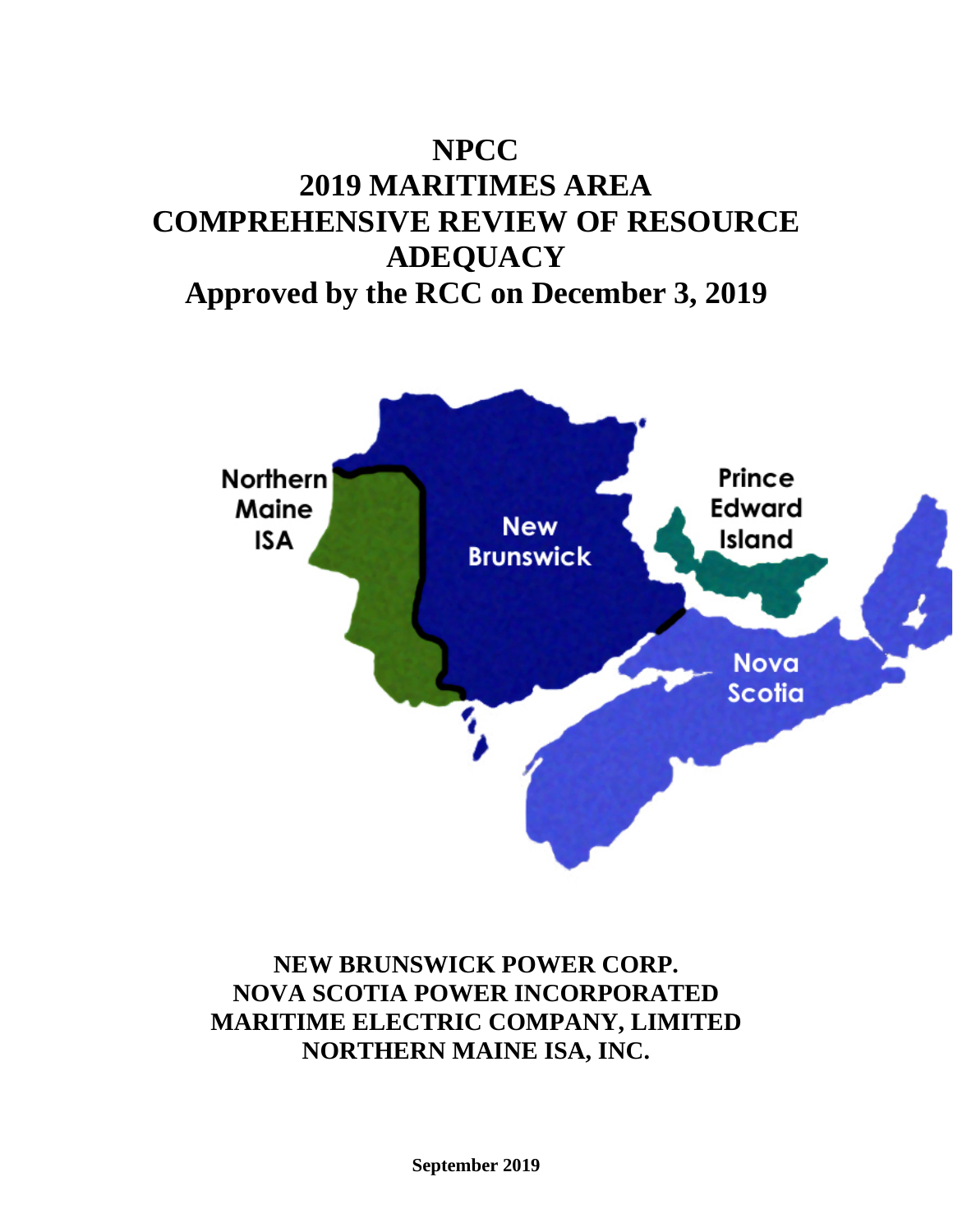This page intentionally left blank.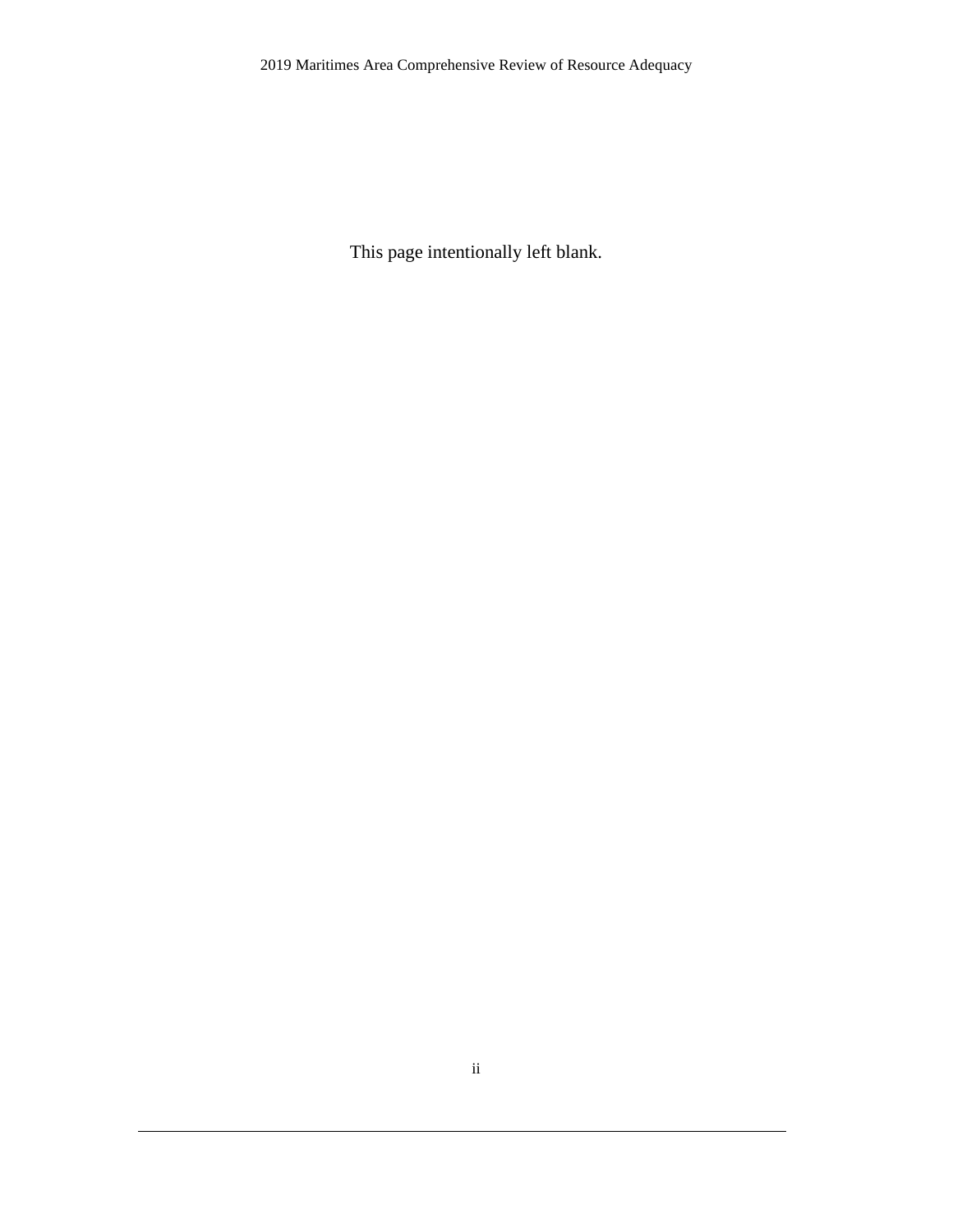## **EXECUTIVE SUMMARY**

The 2019 Maritimes Area Comprehensive Review of Resource Adequacy, covering the period of January 2020 through December 2024, has been prepared to satisfy the compliance requirements as established by the Northeast Power Coordinating Council (NPCC). The guidelines for this review are specified in the *NPCC Regional Reliability Directory #1 Appendix D (Approved: September 30, 2015)*. This review supplants the previous Comprehensive Review that was performed in 2016 and approved by the RCC on December 6, 2016.

The NPCC resource adequacy criterion of a Loss of Load Expectation (LOLE) of not more than 0.1 days per year of firm load disconnections is not exceeded by the Maritimes Area for all years covered by this review, and varies between 0.008 to 0.010 days/year for the base case forecast. The Maritimes Area is also shown to adhere to its own 20% reserve criterion in all years covered by this review, with minimum reserve levels varying between 30% and 35% for the base case forecast.

Sensitivity analyses were performed to determine the LOLE effects of high load growth, zero wind generation, and removing all external tie benefits. The Maritimes Area is shown to meet the NPCC resource adequacy criterion in all years for each of these sensitivities.

Table 1 provides a summary of the major assumptions of this review.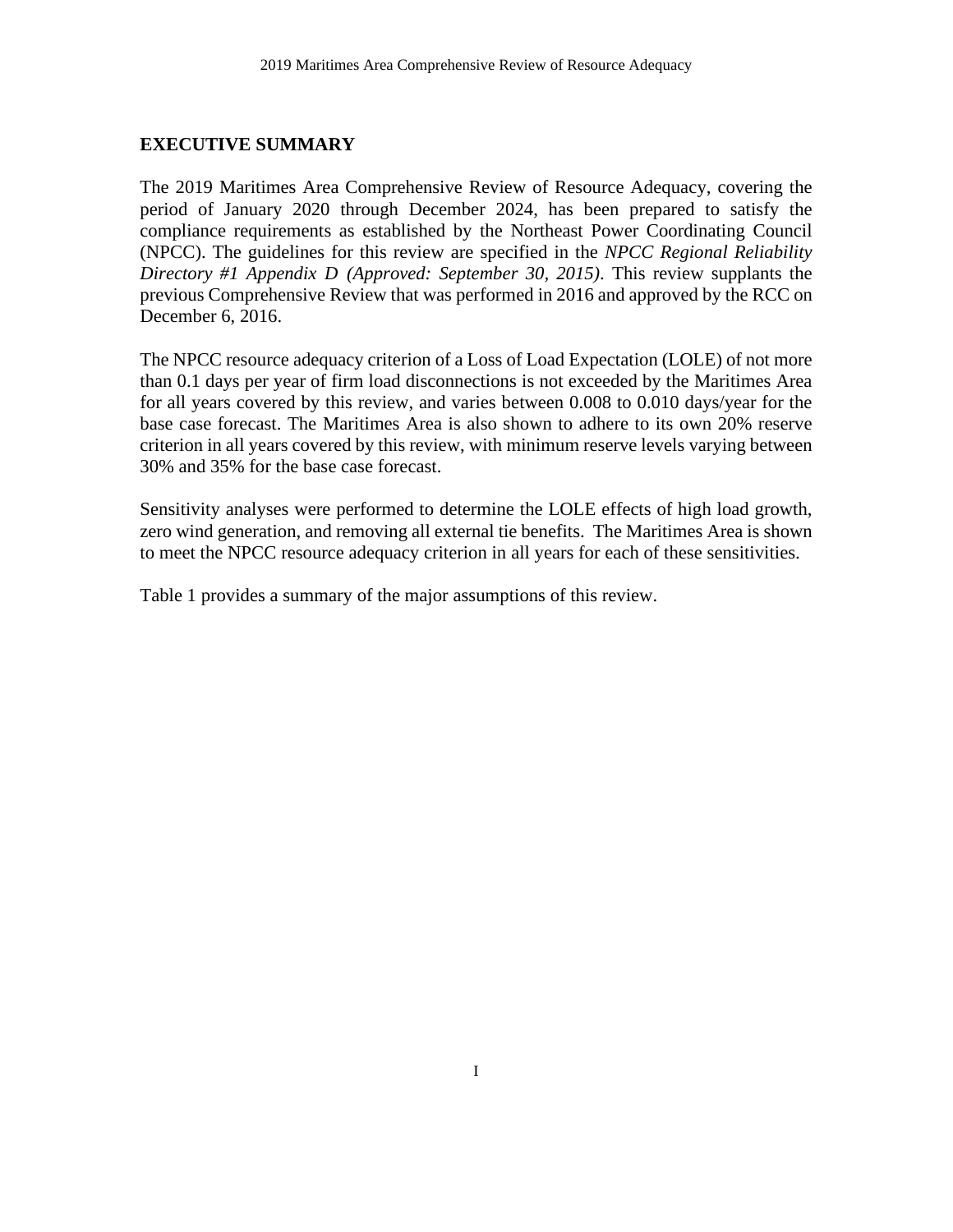| <b>MAJOR ASSUMPTIONS</b>                                                                                                                                                    |                                                                                                                                                 |  |  |  |  |
|-----------------------------------------------------------------------------------------------------------------------------------------------------------------------------|-------------------------------------------------------------------------------------------------------------------------------------------------|--|--|--|--|
| <b>Load Forecast</b>                                                                                                                                                        | 2019                                                                                                                                            |  |  |  |  |
| Load and Wind Shape                                                                                                                                                         | 2017                                                                                                                                            |  |  |  |  |
| <b>Resource Adequacy Criterion</b>                                                                                                                                          | Loss of Load Expectation not more than 0.1 days/year                                                                                            |  |  |  |  |
| <b>Maritimes Criterion Reserve</b>                                                                                                                                          | 20% of peak firm load                                                                                                                           |  |  |  |  |
| <b>Interconnection Benefits</b>                                                                                                                                             | 300 MW                                                                                                                                          |  |  |  |  |
| Area Purchases/Sales<br>(June through May yearly)                                                                                                                           | Firm Sales: 2019/20 110 MW<br>2020/21 69 MW<br>2021/22 66 MW<br>2022/23 149 MW<br>$2023/24$ 0 MW<br>No Firm Purchases were assumed in any year. |  |  |  |  |
| Mid-2020: 153 MW of purchases from Newfoundland<br>and Labrador to Nova Scotia will offset planned<br>Maritime Link Project<br>retirement of a 148 MW Nova Scotia generator |                                                                                                                                                 |  |  |  |  |

## **Table 1: Summary of Major Assumptions and Results**

Table 2 provides a complete summary of LOLE results, including the base case and each of the sensitivities performed for this review.

| Year | <b>Base Case</b><br><b>LOLE</b><br>days/year | <b>High Load</b><br>Growth<br><b>LOLE</b><br>days/year | <b>Zero Wind</b><br><b>LOLE</b><br>days/year | No Tie<br><b>Benefits</b><br><b>LOLE</b><br>days/year |
|------|----------------------------------------------|--------------------------------------------------------|----------------------------------------------|-------------------------------------------------------|
| 2020 | 0.010                                        | 0.010                                                  | 0.070                                        | 0.029                                                 |
| 2021 | 0.008                                        | 0.012                                                  | 0.060                                        | 0.014                                                 |
| 2022 | 0.009                                        | 0.016                                                  | 0.065                                        | 0.016                                                 |
| 2023 | 0.010                                        | 0.023                                                  | 0.068                                        | 0.021                                                 |
| 2024 | 0.009                                        | 0.037                                                  | 0.065                                        | 0.012                                                 |

| Table 2: | <b>Summary of LOLE Results</b> |
|----------|--------------------------------|
|----------|--------------------------------|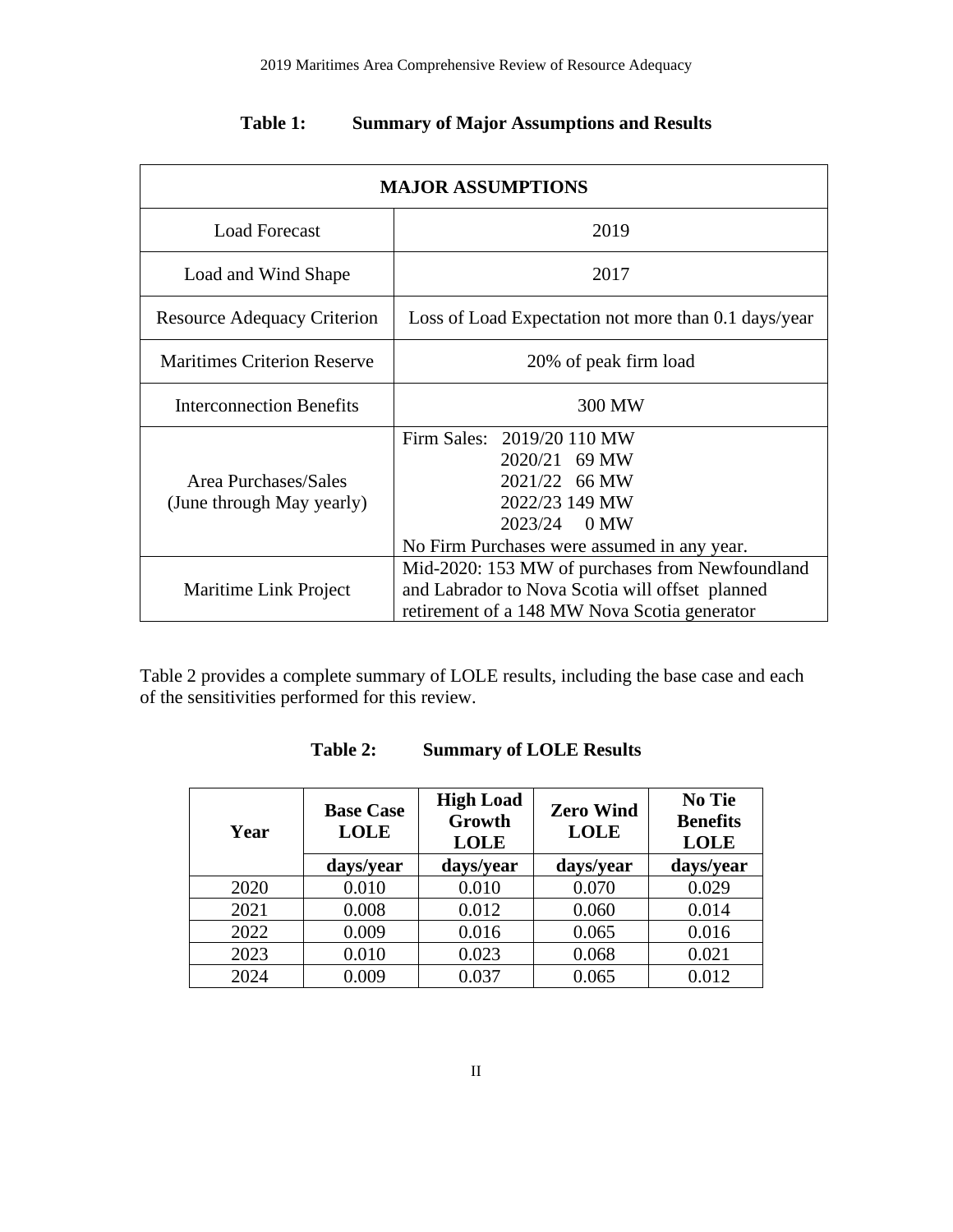## **TABLE OF CONTENTS**

| 1.0 |                                                                                 |  |
|-----|---------------------------------------------------------------------------------|--|
| 2.0 |                                                                                 |  |
|     |                                                                                 |  |
|     |                                                                                 |  |
|     |                                                                                 |  |
|     | 2.4 Relationship of Maritimes Reserve Criterion to NPCC Reliability Criterion 5 |  |
|     |                                                                                 |  |
|     |                                                                                 |  |
|     |                                                                                 |  |
| 3.0 |                                                                                 |  |
|     |                                                                                 |  |
|     |                                                                                 |  |
|     |                                                                                 |  |
|     |                                                                                 |  |
|     |                                                                                 |  |
| 4.0 |                                                                                 |  |
|     |                                                                                 |  |
|     |                                                                                 |  |
|     | APPENDIX A - DESCRIPTION OF RESOURCE RELIABILITY MODEL  16                      |  |
|     |                                                                                 |  |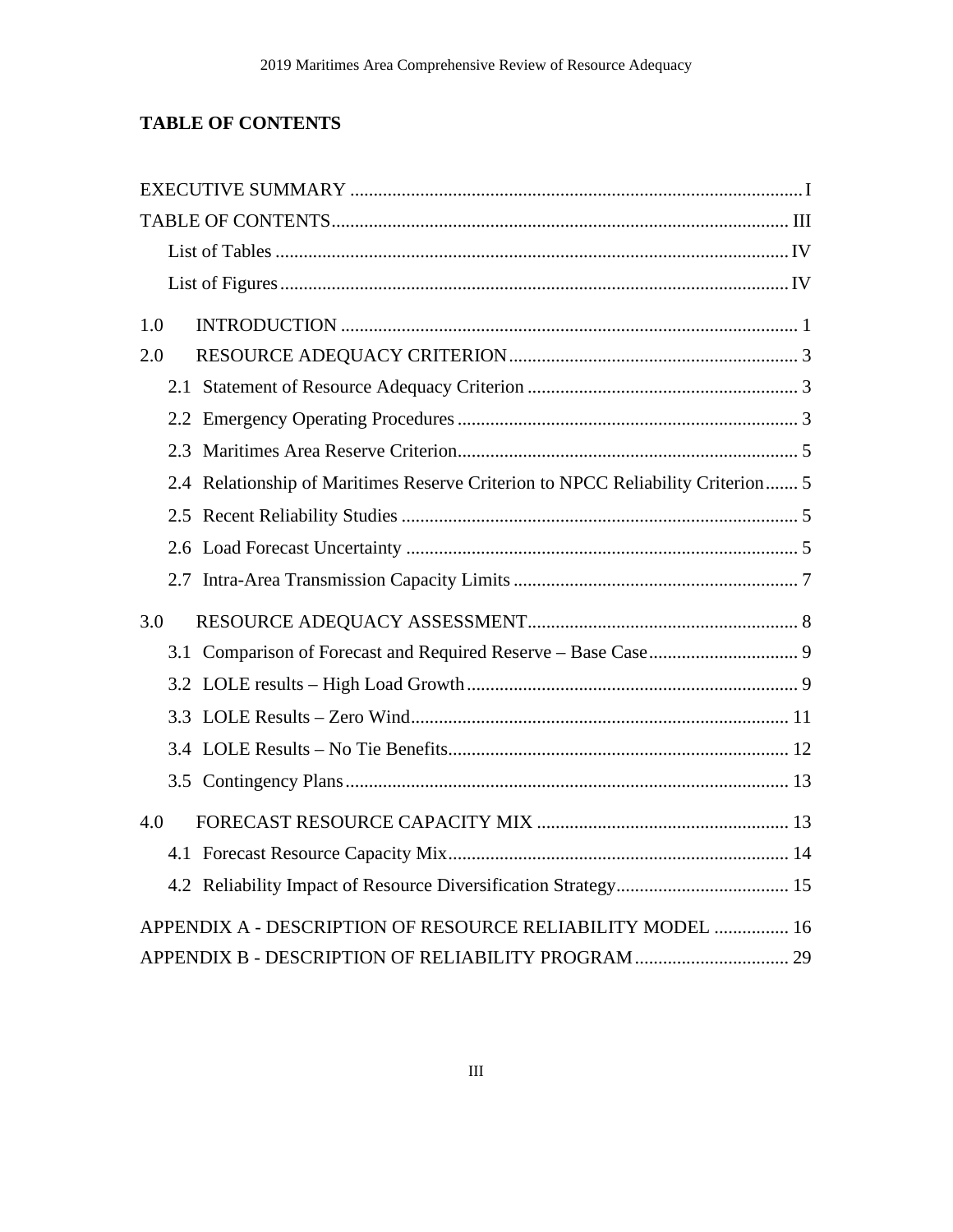## **List of Tables**

| TABLE 1: |                |    |
|----------|----------------|----|
| TABLE 2: |                |    |
| TABLE 3: |                |    |
| TABLE 4: |                |    |
| TABLE 5: |                |    |
| TABLE 6: |                |    |
| TABLE 7: |                |    |
| TABLE 8: |                |    |
|          |                |    |
|          |                |    |
|          | $T_{\text{H}}$ | 17 |

## **List of Figures**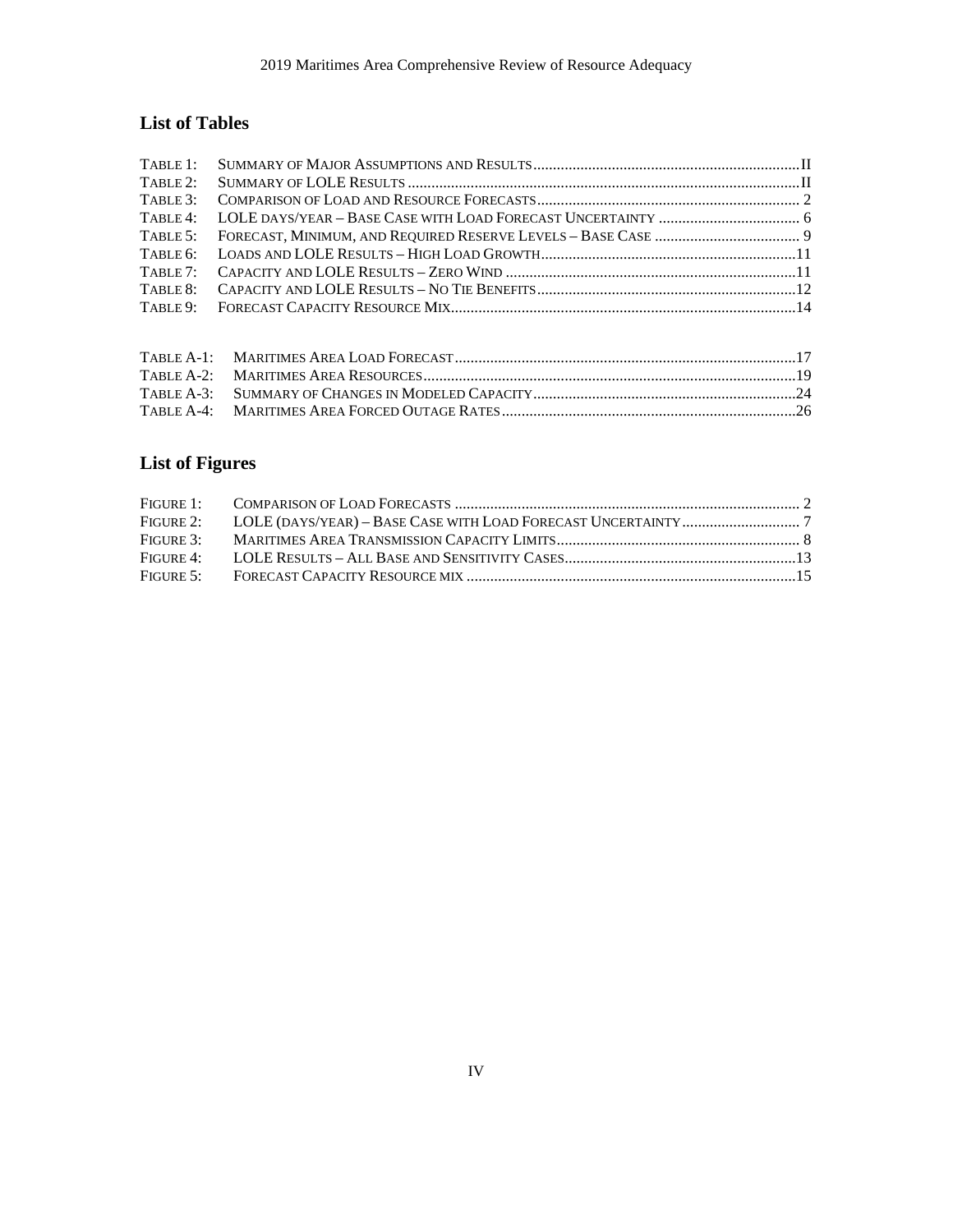## **1.0 INTRODUCTION**

The 2019 Maritimes Area Comprehensive Review of Resource Adequacy, covering the period of January 2020 through December 2024, has been prepared to satisfy the compliance requirements as established by the Northeast Power Coordinating Council (NPCC). The guidelines for this review are specified in *NPCC Directory #1 Appendix D, Guidelines for Area Review of Resource Adequacy (Approved: September 30, 2015)*. This review supplants the previous Comprehensive Review that was performed in 2016 and approved by the RCC on December 6, 2016.

The Maritimes Area is a winter peaking area with separate jurisdictions and regulators in New Brunswick, Nova Scotia, Prince Edward Island (PEI), and Northern Maine. New Brunswick Power (NB Power) is the Reliability Coordinator for the Maritimes Area.

Table 3 provides a comparison of the load and resource forecasts in the 2019 and 2016 reviews. The coincident peak demand forecast for 2020 is 5,626 MW, which is 194 MW above the 5,432 MW forecast in the 2016 Comprehensive Review. This increased peak demand forecast reflects increases in electric heating demands which were not offset by declines in industrial loads and demand shifting programs. Demand shifting and energy efficiency programs are expected to reduce peak demand in the Maritimes Area by 72 MW to 317 MW during the Comprehensive Review period. The average annual demand growth over the period of this review is -0.22%, which is marginally lower than the 0.16% average demand growth forecast in the 2016 review but still essentially flat. A comparison of load forecasts is shown in Figure 1.

In addition to installed capacity, the resource forecast included in Table 3 incorporates external purchases and/or sales (as additions or reductions to the forecast respectively), tie benefits from neighbouring utilities, and projections of on-peak wind production (reflecting both capacity changes as well as a 2017 wind shape for this 2019 review versus a fiscal year 2011/12 and a fiscal year 2011/12 wind shape for the 2016 review).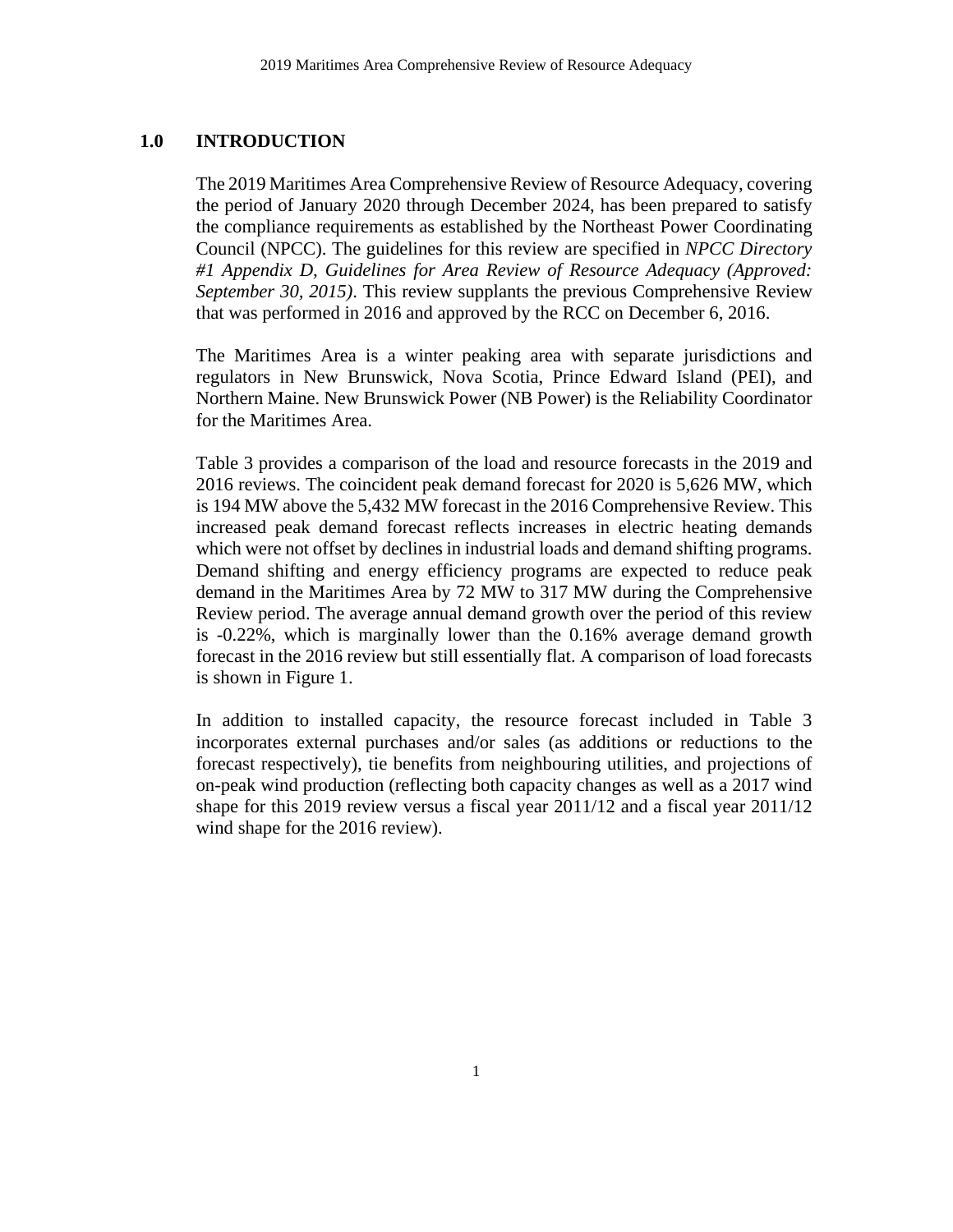| <b>Winter Peak</b><br>(Month of<br>January)    | 2019<br><b>Review</b><br>Load<br><b>MW</b> | 2016<br><b>Review</b><br>Load<br><b>MW</b> | 2019<br><b>Review</b><br><b>Resources</b><br><b>MW</b> | 2016<br><b>Review</b><br><b>Resources</b><br><b>MW</b> |
|------------------------------------------------|--------------------------------------------|--------------------------------------------|--------------------------------------------------------|--------------------------------------------------------|
| 2020                                           | 5,626                                      | 5,432                                      | 6,927                                                  | 7,454                                                  |
| 2021                                           | 5,612                                      | 5,426                                      | 7,078                                                  | 7,454                                                  |
| 2022                                           | 5,623                                      | N/A                                        | 7,055                                                  | N/A                                                    |
| 2023                                           | 5,620                                      | N/A                                        | 6,990                                                  | N/A                                                    |
| 2024                                           | 5,577                                      | N/A                                        | 7,139                                                  | N/A                                                    |
| <b>Five Year</b><br>Period                     | 2020-2024                                  | 2017-2021                                  |                                                        |                                                        |
| <b>Annual</b><br>Average<br><b>Growth Rate</b> | $-0.22%$                                   | 0.16%                                      |                                                        |                                                        |

**Table 3: Comparison of Load and Resource Forecasts**





2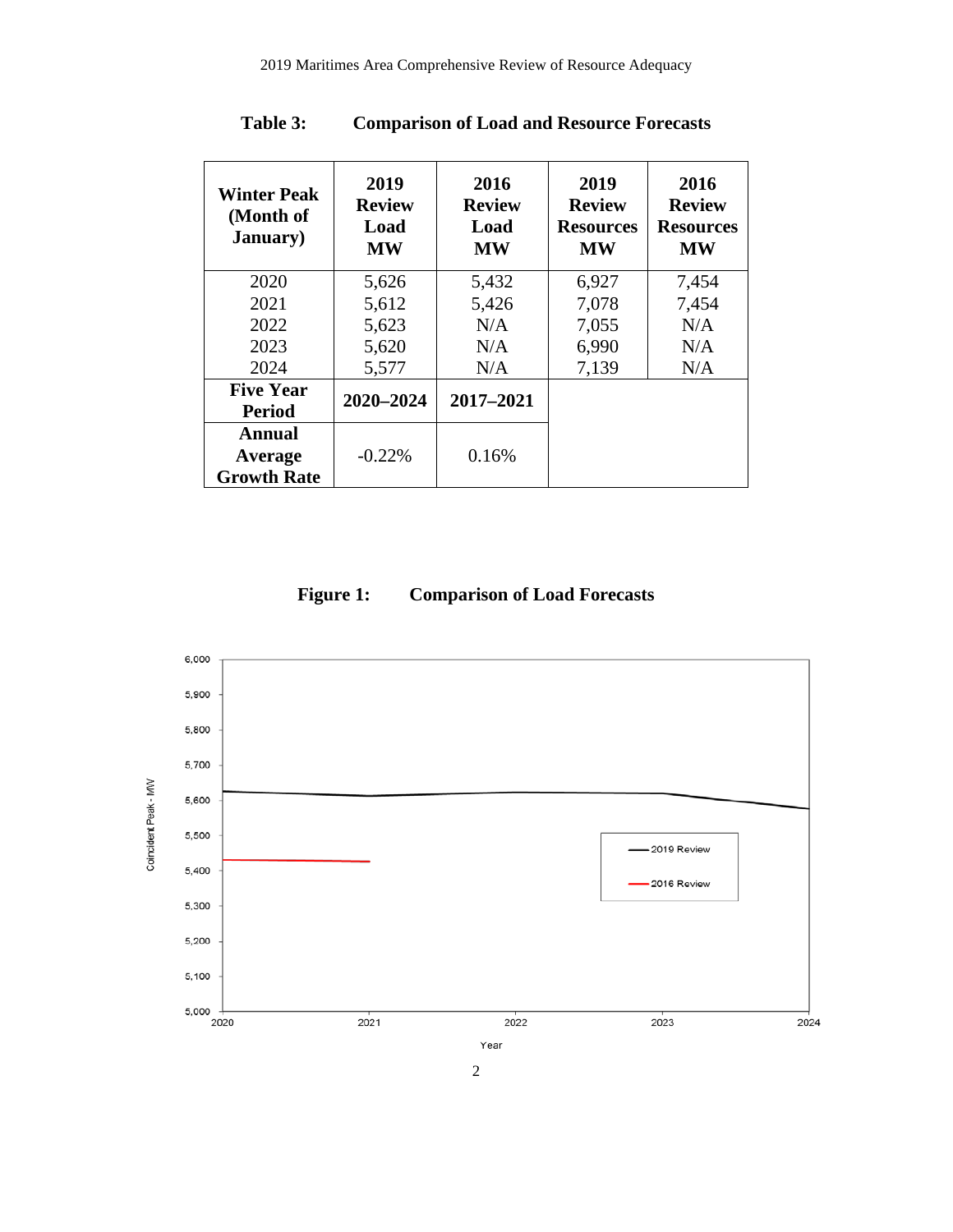### **2.0 RESOURCE ADEQUACY CRITERION**

#### **2.1 Statement of Resource Adequacy Criterion**

For planning purposes, New Brunswick, Nova Scotia, PEI and Northern Maine individually apply a capacity based reserve criterion in determining their required reserves.

New Brunswick, Nova Scotia, and Northern Maine each plan for a reserve equal to the greater of the capacity of the largest generator or 20% of the firm load. For this review, the latter criterion was applicable in all years. PEI plans for a reserve equal to 15% of its firm load. As a simplification, this review applies the 20% reserve criterion to the Maritimes Area as a whole because of the relatively small size of PEI compared to the rest of the Maritimes Area. Thermal and hydro generators are considered available at the Dependable Maximum Net Capability (DMNC) in the determination of the reserve margin.

The NPCC resource adequacy criterion (from *NPCC Directory #1 Design and Operation of the Bulk Power System, Requirement 4 (Dated: September 30, 2015*) states:

- "**R4** Each Planning Coordinator or Resource Planner shall probabilistically evaluate resource adequacy of its Planning Coordinator Area portion of the bulk power system to demonstrate that the loss of load expectation (LOLE) of disconnecting firm load due to resource deficiencies is, on average, no more than 0.1 days per year.
	- **R4.1** Make due allowances for demand uncertainty, scheduled outages and deratings, forced outages and deratings, assistance over interconnections with neighboring Planning Coordinator Areas, transmission transfer capabilities, and capacity and/or load relief from available operating procedures."

#### **2.2 Emergency Operating Procedures**

Although this document presents a review of resource adequacy for the interconnected Maritimes Area, each separate jurisdiction remains under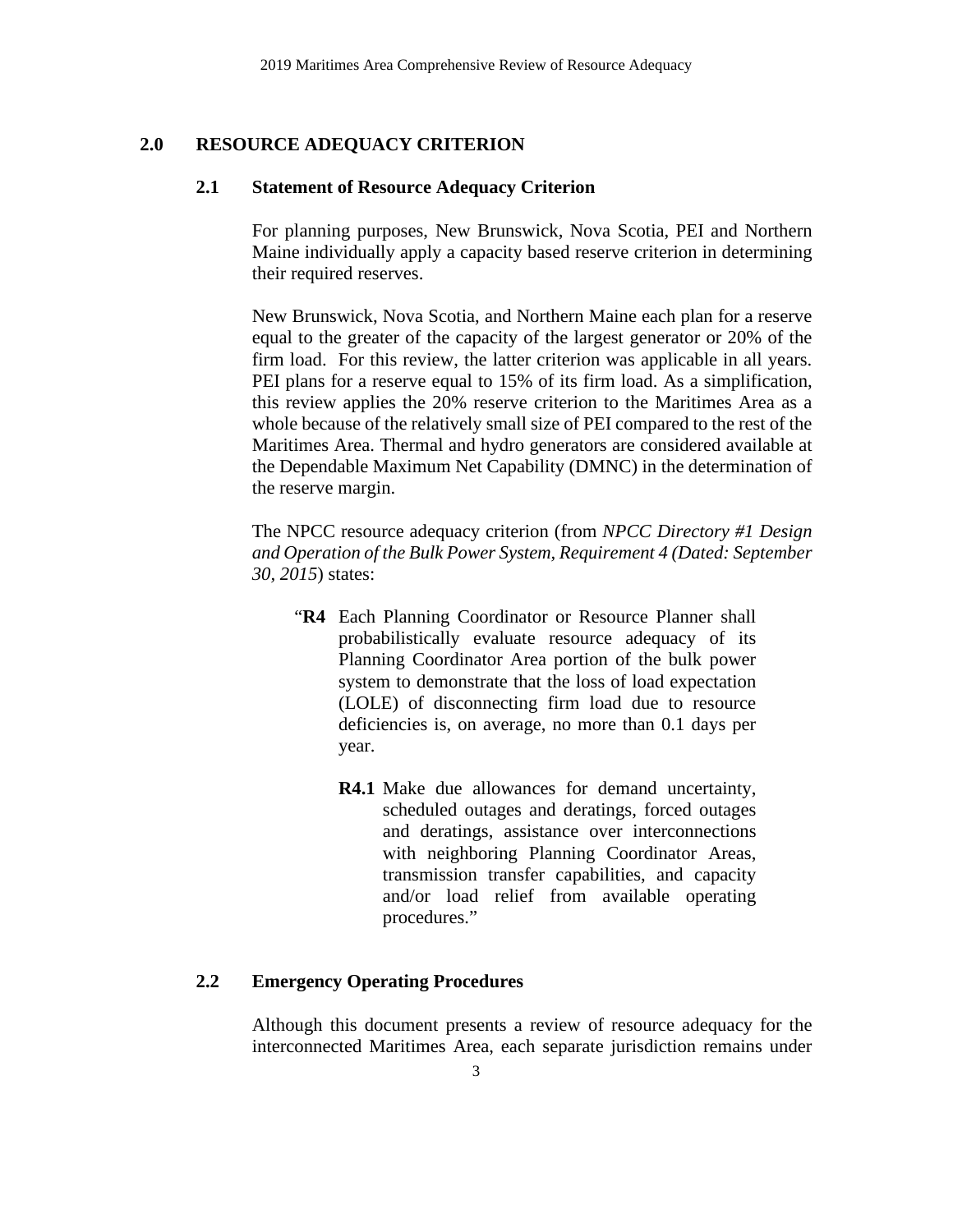the exclusive control of its system operator for economic dispatch. For reliability purposes, however, reserve sharing agreements do exist and the separate systems operate within a common Reliability Coordinator area in accordance with NERC and NPCC criteria and guidelines.

Actions taken by the Energy Coordinator/Dispatcher, when faced with a developing or sudden capacity shortage, are based upon a number of possible actions best suited to the prevailing system conditions. In practice, the corrective actions taken are one or more of the following Emergency Operation Procedures (EOP):

- 1. Synchronize and load all available hydro generators.
- 2. Bring on-line generators up to their DMNC.
- 3. Cancel economy and other external interruptible sales.
- 4. Begin start-up procedures for "cold-standby" thermal generators.
- 5. Synchronize and load combustion turbines.
- 6. Purchase capacity from Hydro-Québec.
- 7. Purchase capacity from New England.
- 8. Cut interruptible sales to industrial customers (See Table A-1).
- 9. Maximize MVAR support (capacitor banks, synchronous condensers) if capacity shortage is causing a low voltage condition in a particular area.
- 10. Implement a 5% voltage reduction at selected substations within Nova Scotia (1–5 MW)
- 11. Appeal to the public for voluntary customer load reduction.
- 12. Disconnect customer loads as necessary to correct either a local or widespread problem.

Some or all of the above steps may be used in varying sequence to meet a capacity shortage depending on the generation pattern in effect at the time and whether or not the shortage results in localized internal system problems.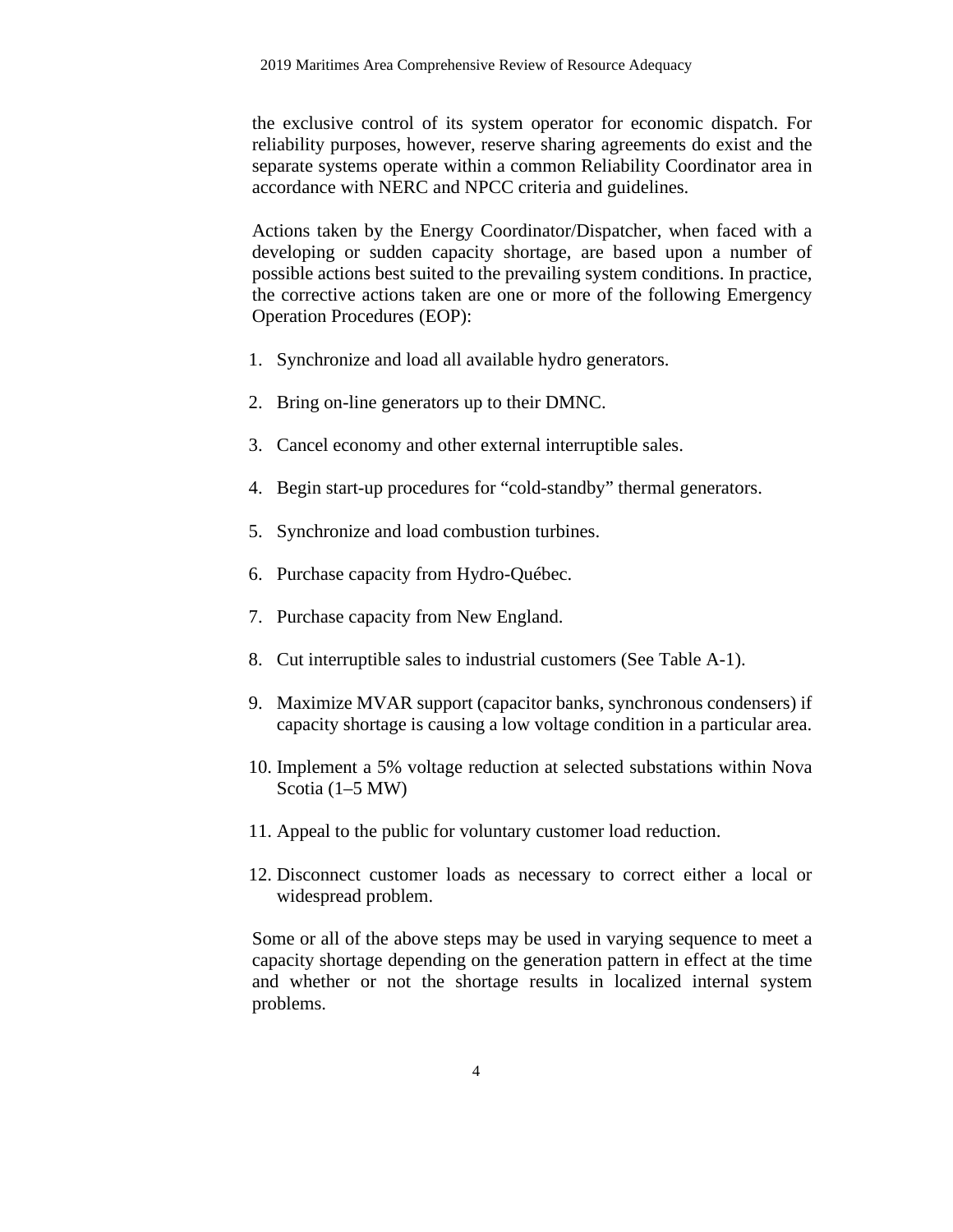Although steps 10 and 11 are valid, the level of assistance available from these procedures is not modeled in this study.

## **2.3 Maritimes Area Reserve Criterion**

The Maritimes Area employs a reserve criterion of 20% of firm load. The required installed reserve is shown in Section 3.1.

## **2.4 Relationship of Maritimes Reserve Criterion to NPCC Reliability Criterion**

To relate the Maritimes Area reserve criterion of 20% to the NPCC resource adequacy criterion as stated in Section 2.1, LOLE was evaluated with the Maritimes Area firm load scaled so that the reserve was equal to 20%. The results showed that a Maritimes Area reserve of 20% corresponds to an LOLE of approximately 0.052 days per year. At this load level, only about 130 MW of additional load was required to match the NPCC LOLE resource adequacy criterion of 0.1 days per year.

The preceding demonstrates that the 20% Maritimes Area reserve criterion correlates closely with the 0.1 days/year NPCC LOLE resource adequacy criterion.

## **2.5 Recent Reliability Studies**

Resource Planners in New Brunswick, Nova Scotia, PEI, and Northern Maine individually conduct internal reviews of their capacity requirements by comparison of generation sources with forecast loads according to the reserve criterion described previously.

The results presented in this review are based upon an evaluation conducted during the second and third quarters of 2019 for the period 2020 through 2024. This review supplants the previous Comprehensive Review that was performed in 2016 and approved by the RCC on December 6, 2016. Interim reviews of resource adequacy for the Maritimes Area were completed in the years 2017 and 2018 covering the years 2018–2021 and 2019–2021 respectively. The results of this 2019 comprehensive review are consistent with these two interim reviews showing the Maritimes Area complying with the NPCC resource adequacy criterion for all years.

## **2.6 Load Forecast Uncertainty**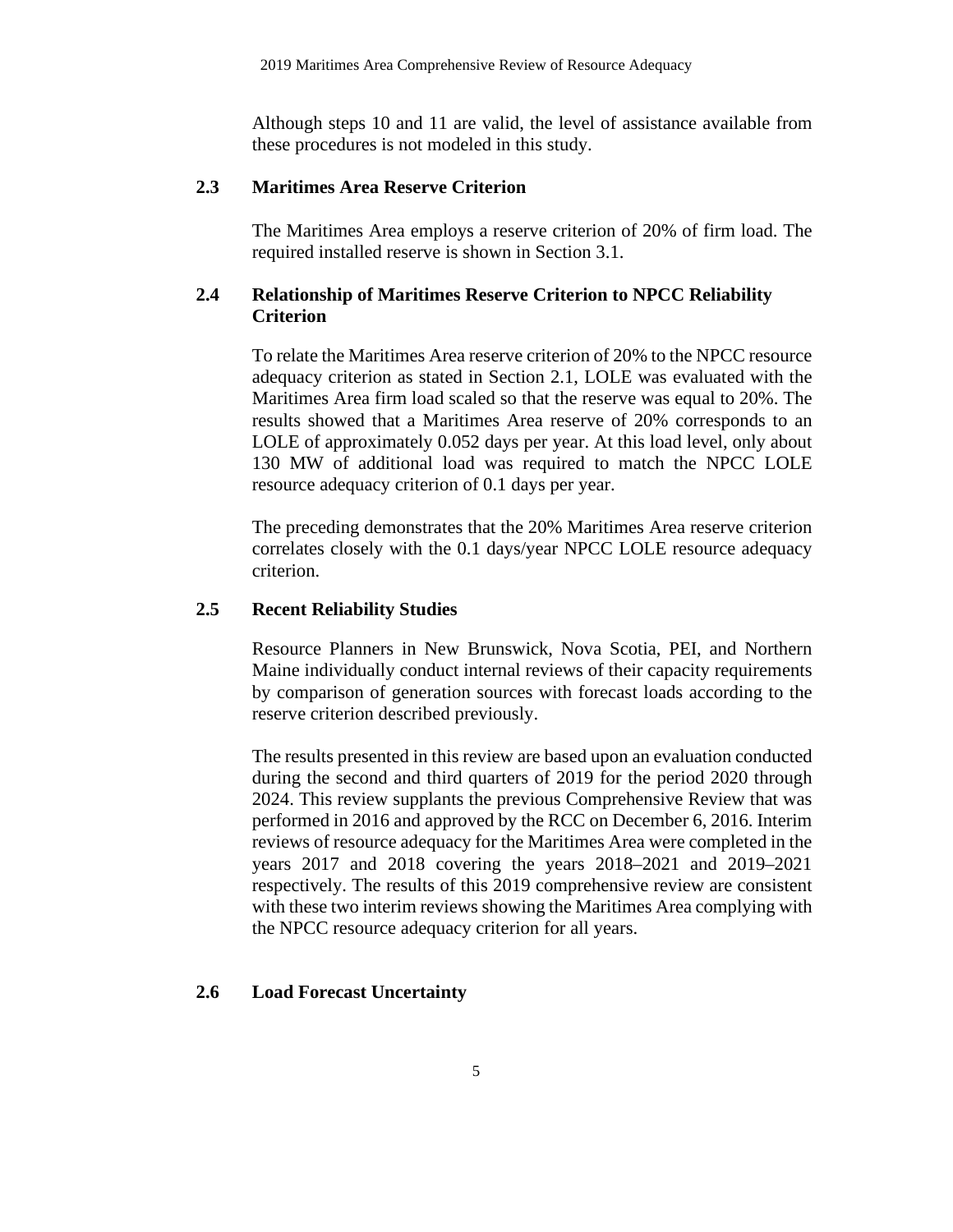To determine load forecast uncertainty (LFU) an analysis of the historical load forecasts of the Maritimes Area utilities has shown that the standard deviation of the load forecast errors is approximately 4.6% based upon the four year lead time required to add new resources. To incorporate LFU, two additional load models were created from the base load forecast by increasing it by 4.6 and 9.2 percent (one or two standard deviations) respectively. The reliability analysis was repeated for these two load models.

It is assumed that the forecast error is approximately normally distributed around the forecast value and that the contribution to system LOLE is negligible when loads are less than the forecast value by more than ½ a standard deviation. These assumptions result in weighting factors of 0.383, 0.242, and 0.067 for the three results obtained using the base, 4.6 percent increased, and 9.2 percent increased load models respectively.

The LOLE analysis of the base case, including the impacts of LFU, as shown in Table 4 and Figure 2 demonstrates that the Maritimes Area system meets the NPCC resource adequacy criterion of no more than 0.1 days/year from 2020 to 2024.

| Table 4: | LOLE days/year – Base Case with Load Forecast Uncertainty |
|----------|-----------------------------------------------------------|
|          |                                                           |

| <b>Calendar Year</b> | <b>Expected Number of</b><br><b>Firm Load Disconnections</b><br>days/year |
|----------------------|---------------------------------------------------------------------------|
| 2020                 | 0.010                                                                     |
| 2021                 | 0.008                                                                     |
| 2022                 | 0.009                                                                     |
| 2023                 | 0.010                                                                     |
| 2024                 |                                                                           |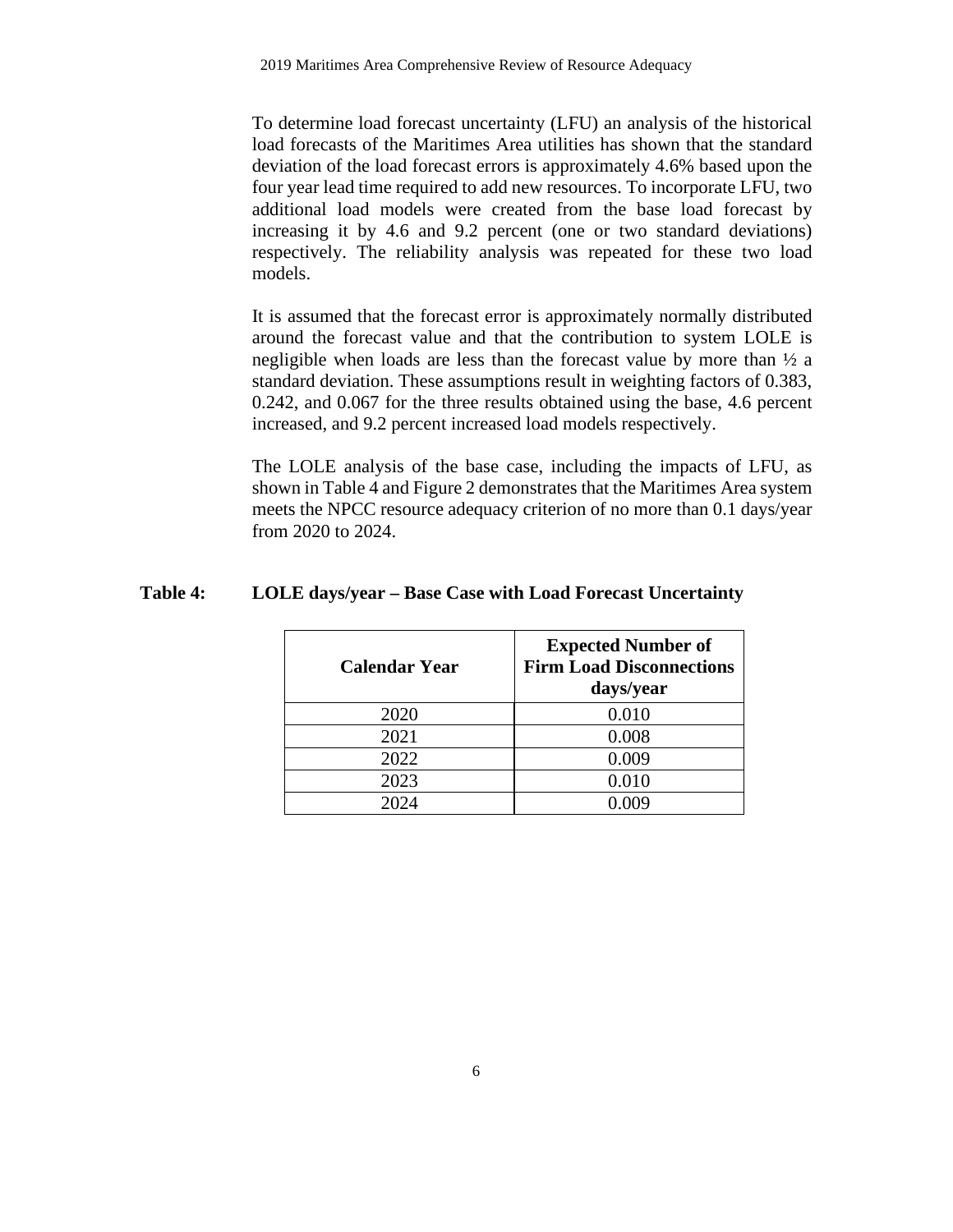

**Figure 2: LOLE (days/year) – Base Case with Load Forecast Uncertainty**

### **2.7 Intra-Area Transmission Capacity Limits**

Within the Maritimes Area, the areas of Nova Scotia, PEI, and Northern Maine are each connected only to New Brunswick as per Figure 3. A transmission congestion issue of consequence to the LOLE occurs for only one of these three interconnections, the tie between New Brunswick and Nova Scotia.

Transmission capacity limits between Northern Maine and New Brunswick were not modeled for this analysis. These normal limits are a result of parallel operation of four lines (two 138 kV, two 69 kV) that Northern Maine keeps below thermal ratings to ensure that the trip of one of these lines doesn't overload the others. Should one or more contingencies occur in Northern Maine, the lines can be switched from parallel to radial operating modes. This effectively allows a high enough transfer limit from New Brunswick to meet the peak load in Northern Maine.

Late in 2017, PEI installed two additional undersea cables between New Brunswick and PEI. Based on a tripling of cable capacity and two additional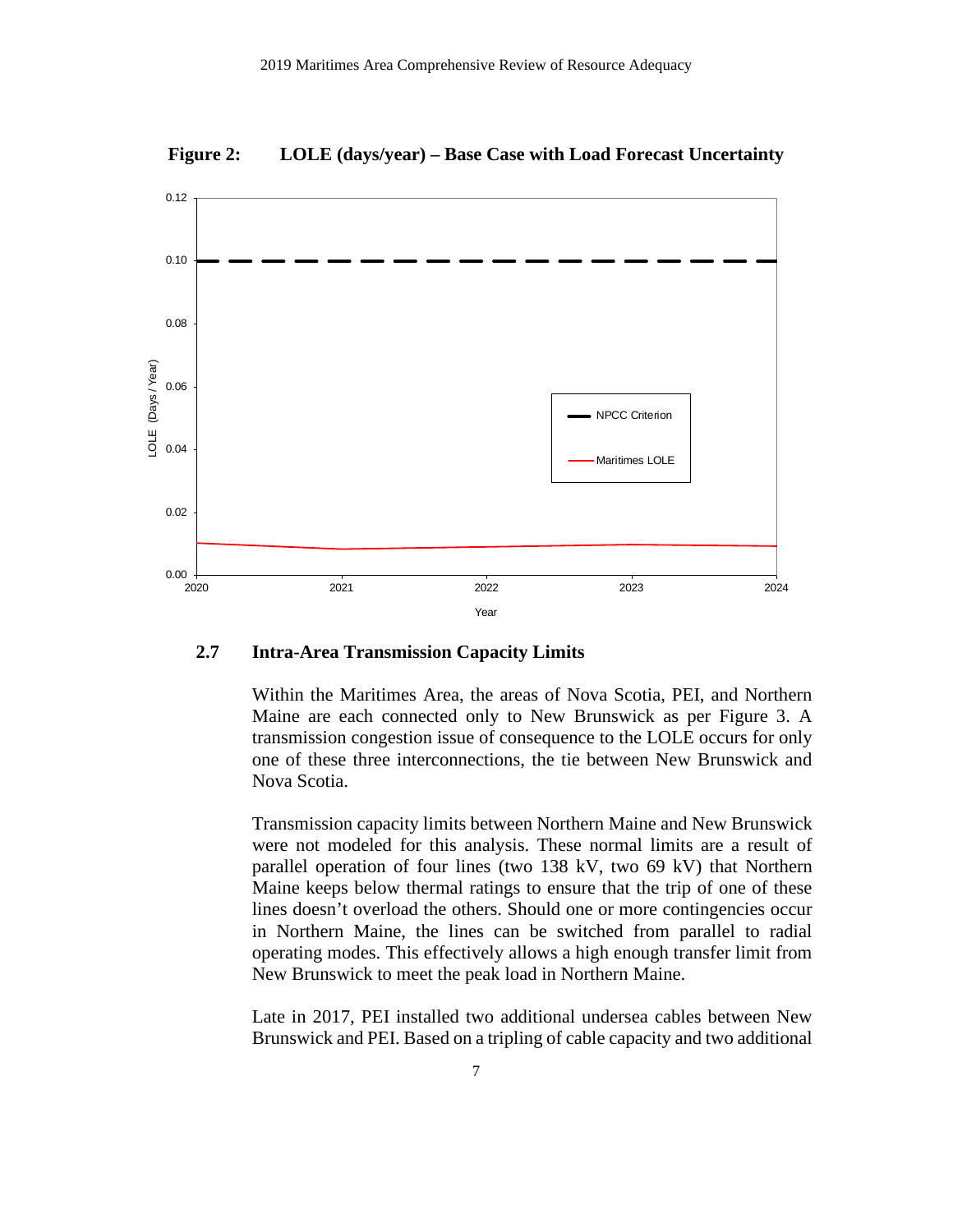parallel paths, the single cable contingency limiting flows from NB to PEI was eliminated. For this review, the transmission limit for this path was increased from 222 MW to 300 MW.



## **Figure 3: Maritimes Area Transmission Capacity Limits**

## **3.0 RESOURCE ADEQUACY ASSESSMENT**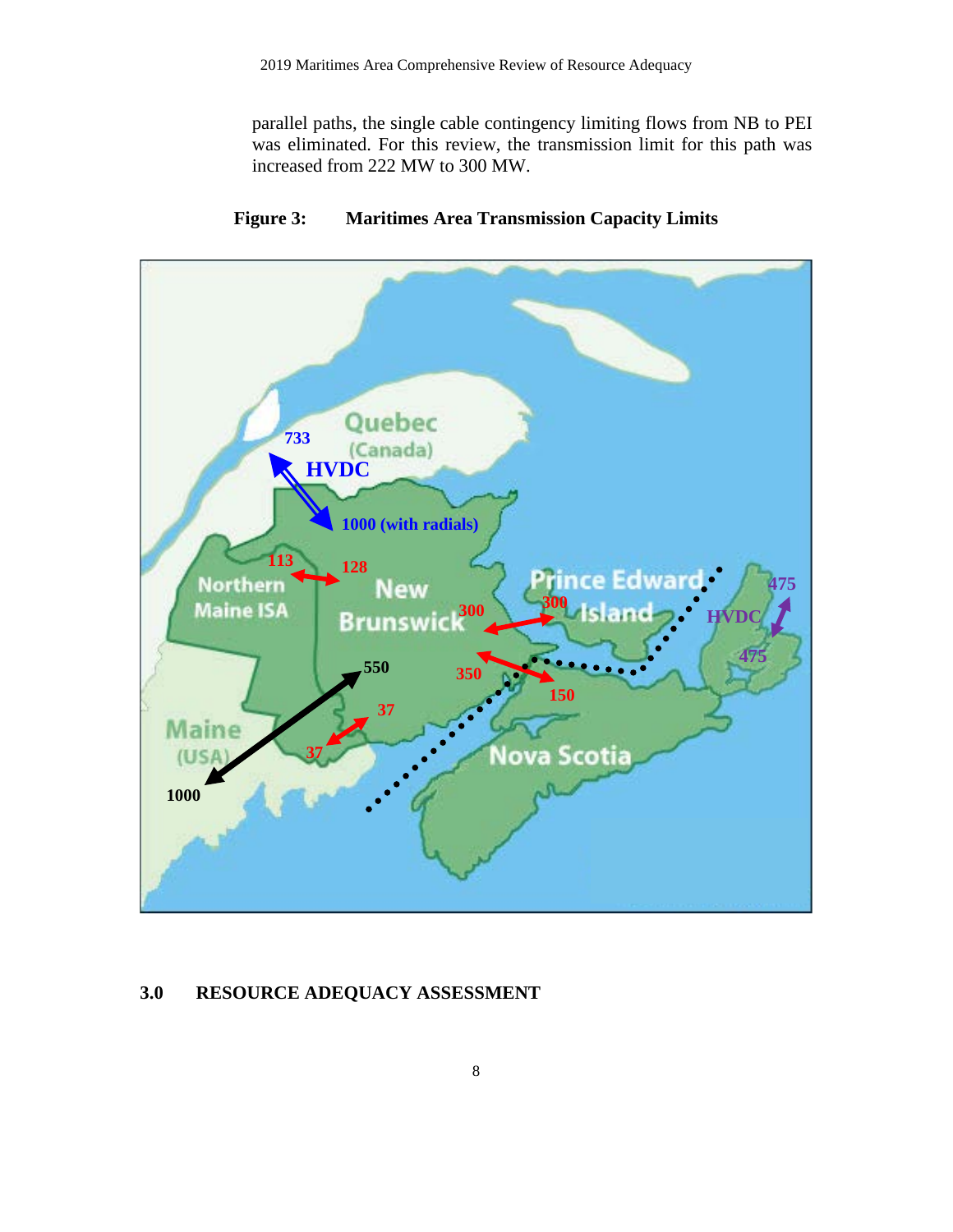#### **3.1 Comparison of Forecast and Required Reserve – Base Case**

In the comparison of the forecast and required reserve, the following definitions apply. The required reserve of 20% is the reserve criterion used for the Maritimes Area. The forecast reserve is the actual reserve that will occur during the peak load hour for each year.

Table 5 represents the results of the reserve comparison using the hourly coincident peak load forecast for the Maritimes Area. The corresponding capacity values incorporate all known firm sales and purchases with external neighbouring Areas, modeling wind generation production using 2017 wind shapes from each Maritimes Area sub-area. In each year of the analysis, both the forecast and minimum reserves are greater than the required reserve.

#### **Table 5: Forecast, Minimum, and Required Reserve Levels – Base Case**

| <b>Month</b><br>of | Forecast*<br>Capacity | Peak<br>Load | Inter.<br>Load | <b>Forecast</b><br><b>Reserve</b> |               | <b>Minimum</b><br><b>Hourly</b><br><b>Reserve</b> |               | <b>Required</b><br><b>Reserve</b> |               |
|--------------------|-----------------------|--------------|----------------|-----------------------------------|---------------|---------------------------------------------------|---------------|-----------------------------------|---------------|
| <b>January</b>     | <b>MW</b>             | <b>MW</b>    | <b>MW</b>      | <b>MW</b>                         | $\frac{6}{6}$ | <b>MW</b>                                         | $\frac{6}{6}$ | <b>MW</b>                         | $\frac{0}{0}$ |
| 2020               | 6,927                 | 5,626        | 270            | 1,571                             | 29            | 1,559                                             | 29            | 1,071                             | 20            |
| 2021               | 7,078                 | 5,612        | 277            | 1,743                             | 33            | 1,728                                             | 33            | 1,067                             | 20            |
| 2022               | 7,055                 | 5,623        | 277            | 1,709                             | 32            | 1,692                                             | 32            | 1,069                             | 20            |
| 2023               | 6,990                 | 5,620        | 277            | 1,647                             | 31            | 1,635                                             | 31            | 1,069                             | 20            |
| 2024               | 7,139                 | 5,577        | 277            | 1,839                             | 35            | 1,822                                             | 35            | 1,060                             | 20            |

\* Forecast capacity incorporates all known firm purchases/sales with neighbouring Areas, and also includes forecast wind generation production coincident with the peak load.

Forecast Reserve 
$$
(\%) = [\frac{\text{Forecast Capacity} - (\text{Peak Load} - \text{Inter. Load})}{\text{(Peak Load} - \text{Inter. Load})}] * 100\%
$$

\n(Peak Load - \text{Inter. Load})

Minimum Reserve  $%$  = Min. of Hourly [Capacity – (Load – Inter. Load)]\*100% (Load – Inter. Load)

#### **3.2 LOLE results – High Load Growth**

Table 6 and Figure 4 illustrate LOLE results if the average annual growth rate is 1% higher than forecast (i.e. +0.78% per year versus -0.22%per year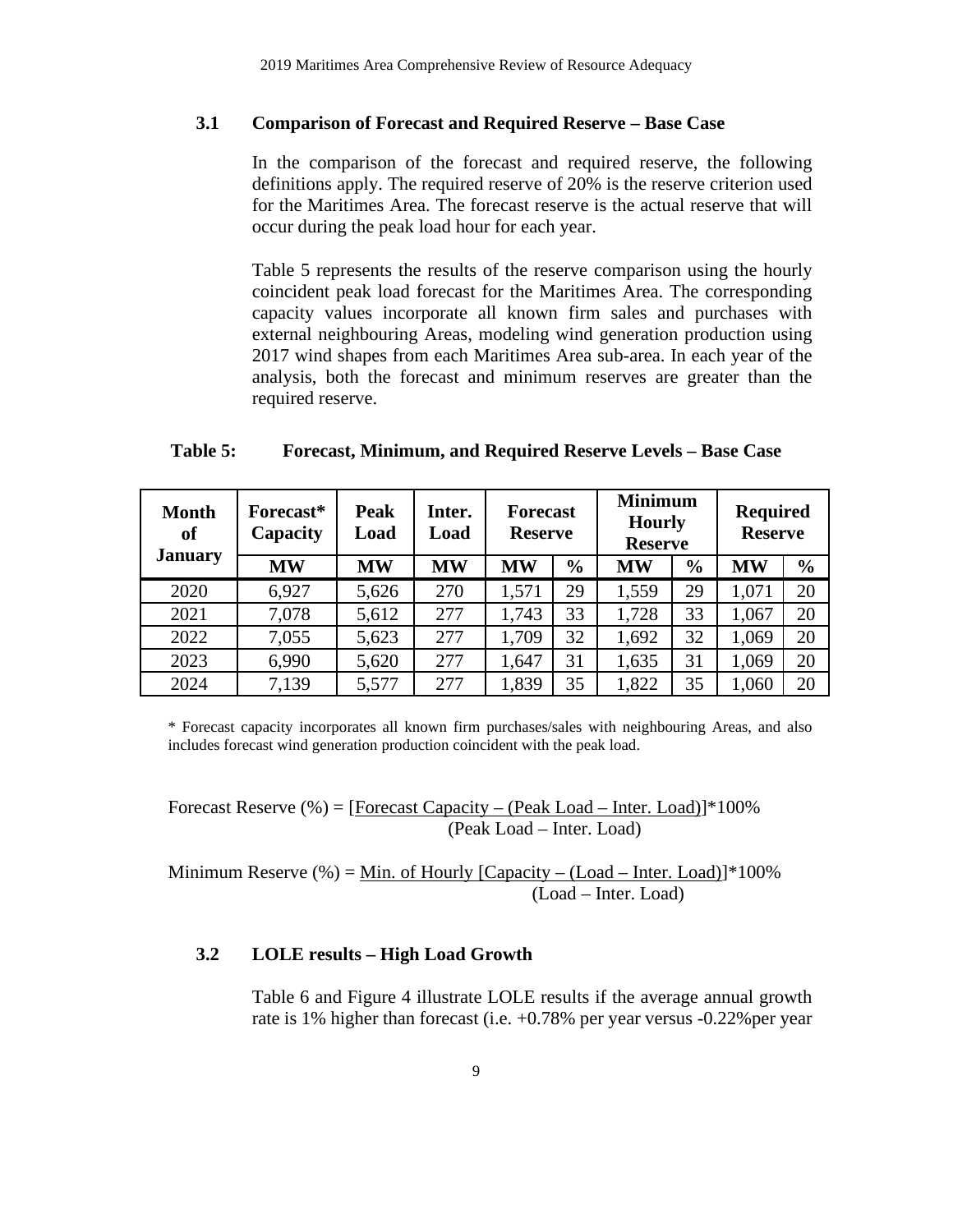compounded over the four year period of this review). The results show that the NPCC resource adequacy criterion is met in all years.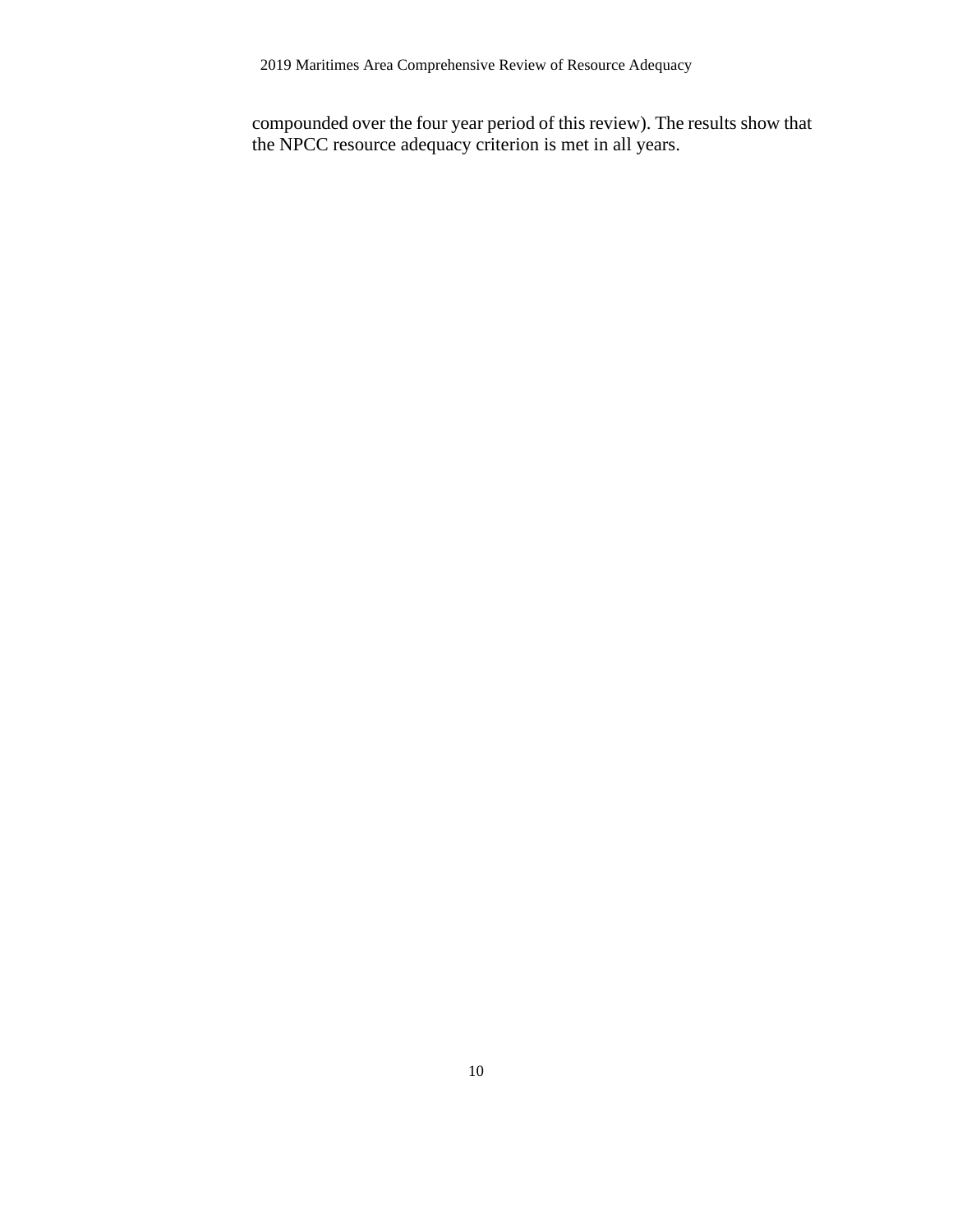| <b>Month</b><br>of<br><b>January</b> | <b>High Load</b><br>Growth<br>Load | <b>Base</b><br>Case<br>Load | <b>Difference</b> | <b>High Load</b><br>Growth<br><b>LOLE</b> | <b>Base Case</b><br><b>LOLE</b> |
|--------------------------------------|------------------------------------|-----------------------------|-------------------|-------------------------------------------|---------------------------------|
|                                      | <b>MW</b>                          | <b>MW</b>                   | <b>MW</b>         | days/year                                 | days/year                       |
| 2020                                 | 5,626                              | 5,626                       |                   | 0.010                                     | 0.010                           |
| 2021                                 | 5,670                              | 5,612                       | 58                | 0.012                                     | 0.008                           |
| 2022                                 | 5,714                              | 5,623                       | 91                | 0.016                                     | 0.009                           |
| 2023                                 | 5,759                              | 5,620                       | 139               | 0.023                                     | 0.010                           |
| 2024                                 | 5,804                              | 5,577                       | 227               | 0.037                                     | 0.009                           |

**Table 6: Loads and LOLE Results – High Load Growth**

### **3.3 LOLE Results – Zero Wind**

The Maritimes Area models forecast wind generation production on an hourly basis for its LOLE and reserve calculations. Simulated wind capacity during the Maritimes coincident peak demand[\\*](#page-16-0) rose from 324 MW in 2020 to 343 MW by 2022 with no further wind generation additions beyond that time. A sensitivity analysis was performed with the wind capacity on the system set to zero output for all hours. Table 7 and Figure 4 illustrate LOLE results for the zero wind generation scenarios. The results show that Maritimes Area is not reliant on wind capacity to meet the NPCC resource adequacy criterion.

|  | Table 7: |  |  |  | Capacity and LOLE Results - Zero Wind |  |  |
|--|----------|--|--|--|---------------------------------------|--|--|
|--|----------|--|--|--|---------------------------------------|--|--|

| <b>Month</b><br><sub>of</sub><br><b>January</b> | <b>Zero Wind</b><br>Capacity | <b>Base Case</b><br>Capacity | <b>Difference</b> | <b>Zero Wind</b><br>Capacity<br><b>LOLE</b> | <b>Base Case</b><br><b>LOLE</b> |
|-------------------------------------------------|------------------------------|------------------------------|-------------------|---------------------------------------------|---------------------------------|
|                                                 | <b>MW</b>                    | <b>MW</b>                    | <b>MW</b>         | days/year                                   | days/year                       |
| 2020                                            | 6,602                        | 6,927                        | $-325$            | 0.070                                       | 0.010                           |
| 2021                                            | 6,747                        | 7,084                        | $-337$            | 0.060                                       | 0.008                           |
| 2022                                            | 6,712                        | 7,055                        | $-343$            | 0.065                                       | 0.009                           |
| 2023                                            | 6,647                        | 6,990                        | $-343$            | 0.068                                       | 0.010                           |
| 2024                                            | 6,796                        | 7,139                        | $-343$            | 0.065                                       | 0.009                           |

<span id="page-16-0"></span><sup>\*</sup> The on peak wind generation values do not represent the effective load carrying capability or capacity value of the wind resources due to the variability of wind from hour to hour in the wind shape used.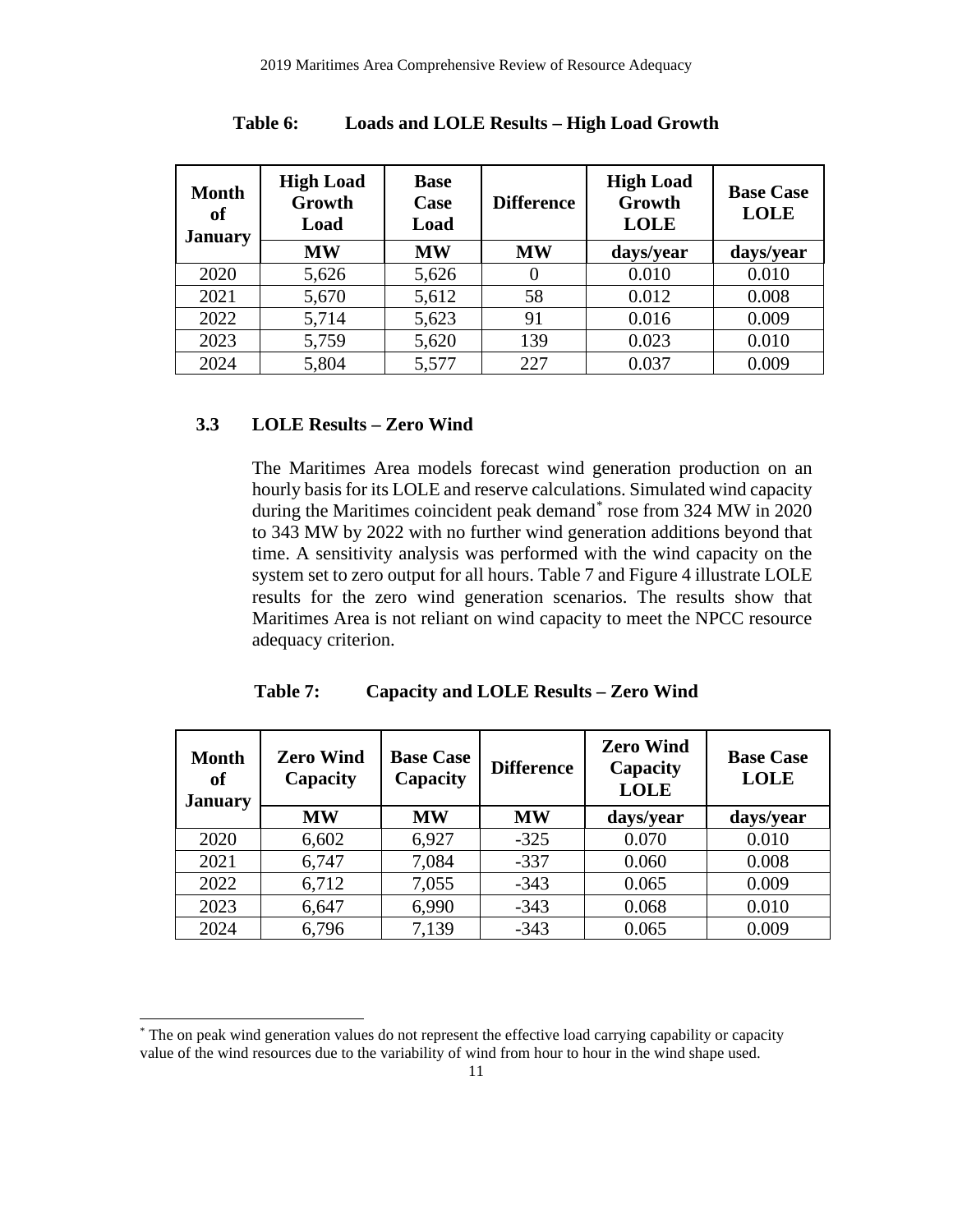### **3.4 LOLE Results – No Tie Benefits**

Since 2011, NB Power has assumed 300 MW of tie benefits in its resource adequacy assessments. These tie benefits are based on a 2011 decision by the New Brunswick Market Advisory Committee to recognize the lowest historical Firm Transmission Capacity posted from summer peaking New England to winter peaking New Brunswick since the commissioning of the second 345 kV tie between these systems in December 2007. To the extent that future capacity purchases from New England to New Brunswick occur across this interface, these tie benefits will be reduced accordingly. Tie benefits from other neighbouring jurisdictions have not been considered since they also experience peak loads in winter.

In the CP-8 report *Review of Interconnection Assistance Reliability Benefits (December 31, 2015, Approved by RCC March 2, 2016)* the "As Is" scenario estimated tie benefit potential for the Maritimes Area to be 702 MW and 1,012 MW for the years 2016 and 2020 with an export of 200 MW modeled in both test years. Based on this study, the 300 MW of tie benefits assumed for this 2019 Comprehensive Review is conservative. A sensitivity analysis performed for this review shows that the Area does not require interconnection assistance to meet the NPCC resource adequacy criterion. The results are shown in Table 8 and Figure 4.

| Month<br>of    | <b>No Tie</b><br><b>Benefits</b><br>Capacity | <b>Base</b><br>Case<br>Capacity | <b>Difference</b> | <b>No Tie Benefits</b><br><b>LOLE</b> | <b>Base</b><br>Case<br><b>LOLE</b> |
|----------------|----------------------------------------------|---------------------------------|-------------------|---------------------------------------|------------------------------------|
| <b>January</b> | <b>MW</b>                                    | <b>MW</b>                       | <b>MW</b>         | days/year                             | days/yea<br>r                      |
| 2020           | 6,627                                        | 6,927                           | $-300$            | 0.029                                 | 0.010                              |
| 2021           | 6,778                                        | 7,078                           | $-300$            | 0.014                                 | 0.008                              |
| 2022           | 6,755                                        | 7,055                           | $-300$            | 0.016                                 | 0.009                              |
| 2023           | 6,690                                        | 6,990                           | $-300$            | 0.021                                 | 0.010                              |
| 2024           | 6,839                                        | 7,139                           | $-300$            | 0.012                                 | 0.009                              |

**Table 8: Capacity and LOLE Results – No Tie Benefits**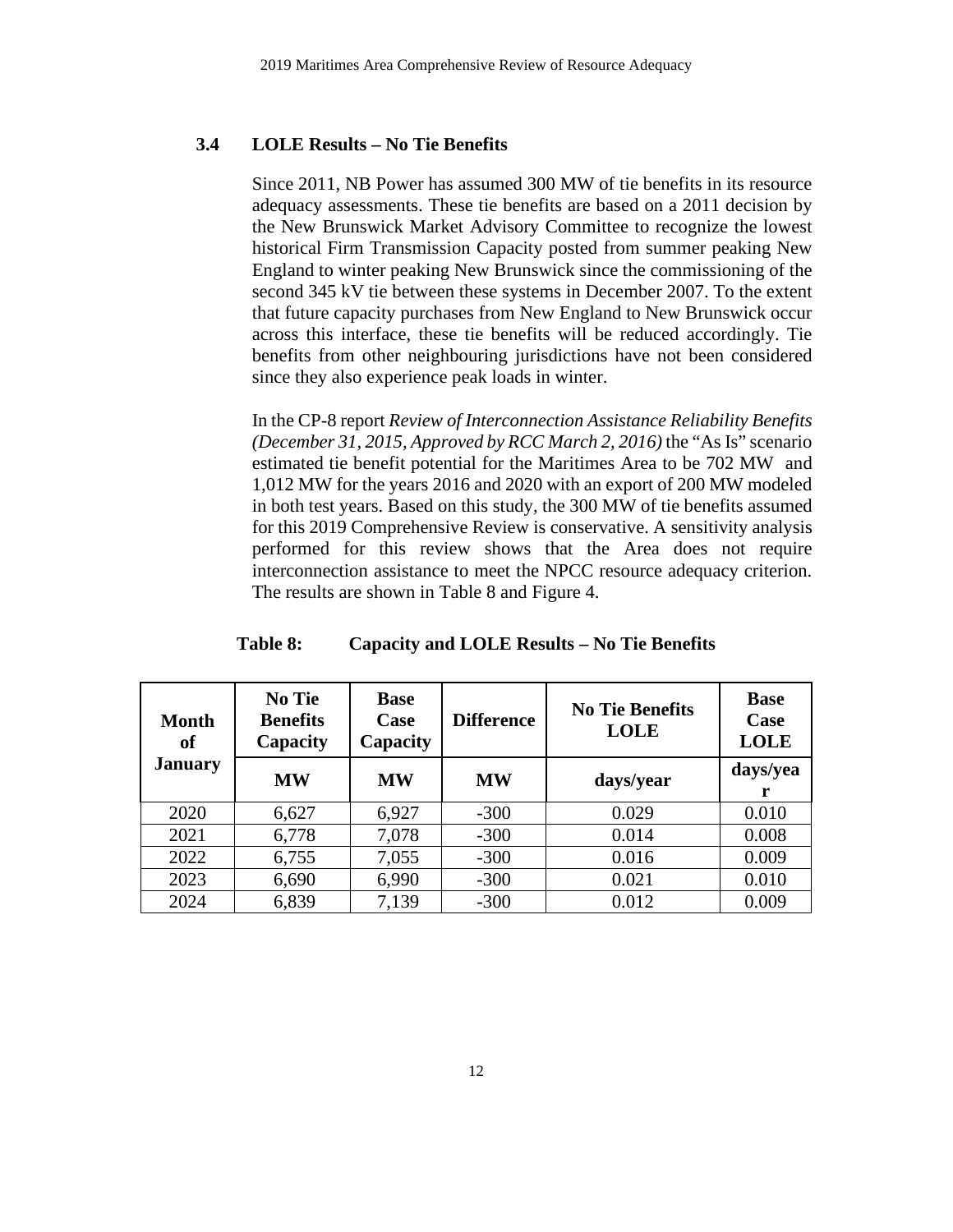

**Figure 4: LOLE Results – All Base and Sensitivity Cases**

### **3.5 Contingency Plans**

The Maritimes Area utilities' forecast high and low load growth scenarios, and their impact on the generation dispatch is continually being evaluated to address load and resource uncertainties. In the event of a higher than expected growth in load, a number of options would be considered. These options include the purchases of capacity and/or energy, the advancement of base load generation additions, and the installation of combustion turbines.

## **4.0 FORECAST RESOURCE CAPACITY MIX**

Installed wind of 1169 MW in the Maritimes Area expected at the start of 2020 now includes 164 MW of formerly energy only wind capacity that has had transmission restrictions removed and is now considered as available capacity. During 2020 and 2021 a further 60 MW of wind generation will be installed in the Maritimes Area.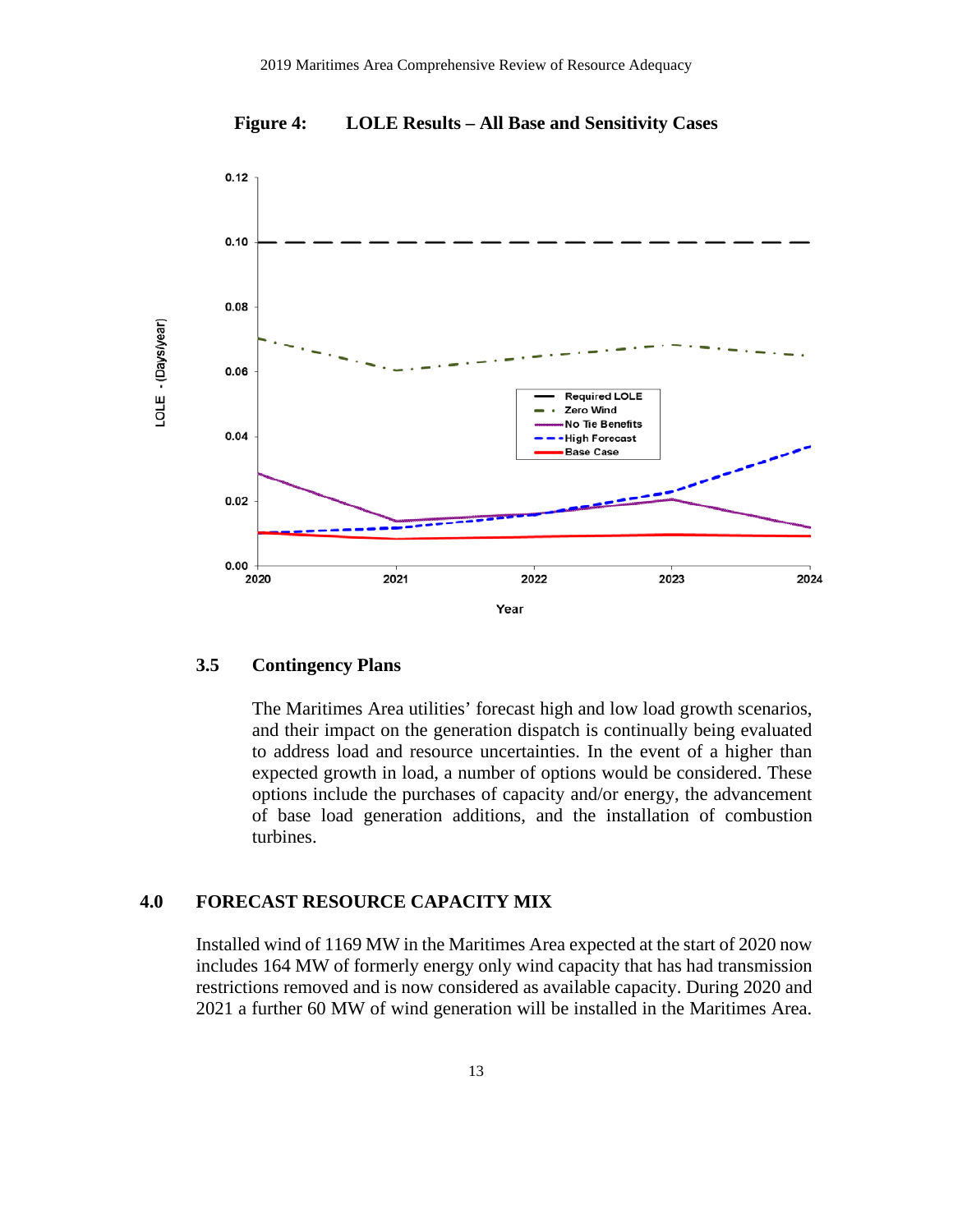The only other capacity addition in the area during the period is the expected installation of an 18 MW diesel fueled generator in 2023.

### **4.1 Forecast Resource Capacity Mix**

Table 9 and Figure 5 illustrate the forecast resource capacity mix for the Maritimes Area. Appendix A, Section 1.2, Table A-2 presents a detailed list of all capacity resources for the Maritimes Area.

| <b>Month</b><br>of | Oil | Coal* | Hydro<br>∗ | <b>Nuclear</b> | Gas | Wind** | Gas/Oil | <b>Tie</b><br><b>Benefits</b> | <b>Biomass</b> |
|--------------------|-----|-------|------------|----------------|-----|--------|---------|-------------------------------|----------------|
| Janua              |     |       |            |                |     |        |         |                               |                |
| ry                 | %   | %     | %          | %              | %   | %      | %       | %                             | %              |
| 2020               | 26  | 24    | 17         | Q              | 8   |        |         | 4                             |                |
| 2021               | 26  | 22    | 21         |                | ⇁   |        |         | 4                             |                |
| 2022               | 25  | 22    | 21         |                | ┑   |        |         | 4                             |                |
| 2023               | 25  | 22    | 21         | Q              | ⇁   |        |         | 4                             |                |
| 2024               | 25  | 22    | 21         | Q              | 7   |        |         | 4                             |                |

**Table 9: Forecast Capacity Resource Mix**

\* Coal and Hydro capacity percentages reflect the retirement of a 148 MW coal generator and its replacement by a 153 MW hydro based capacity purchase occurring mid-2020.

\*\* Wind capacity based on forecast wind production during Maritimes coincident peak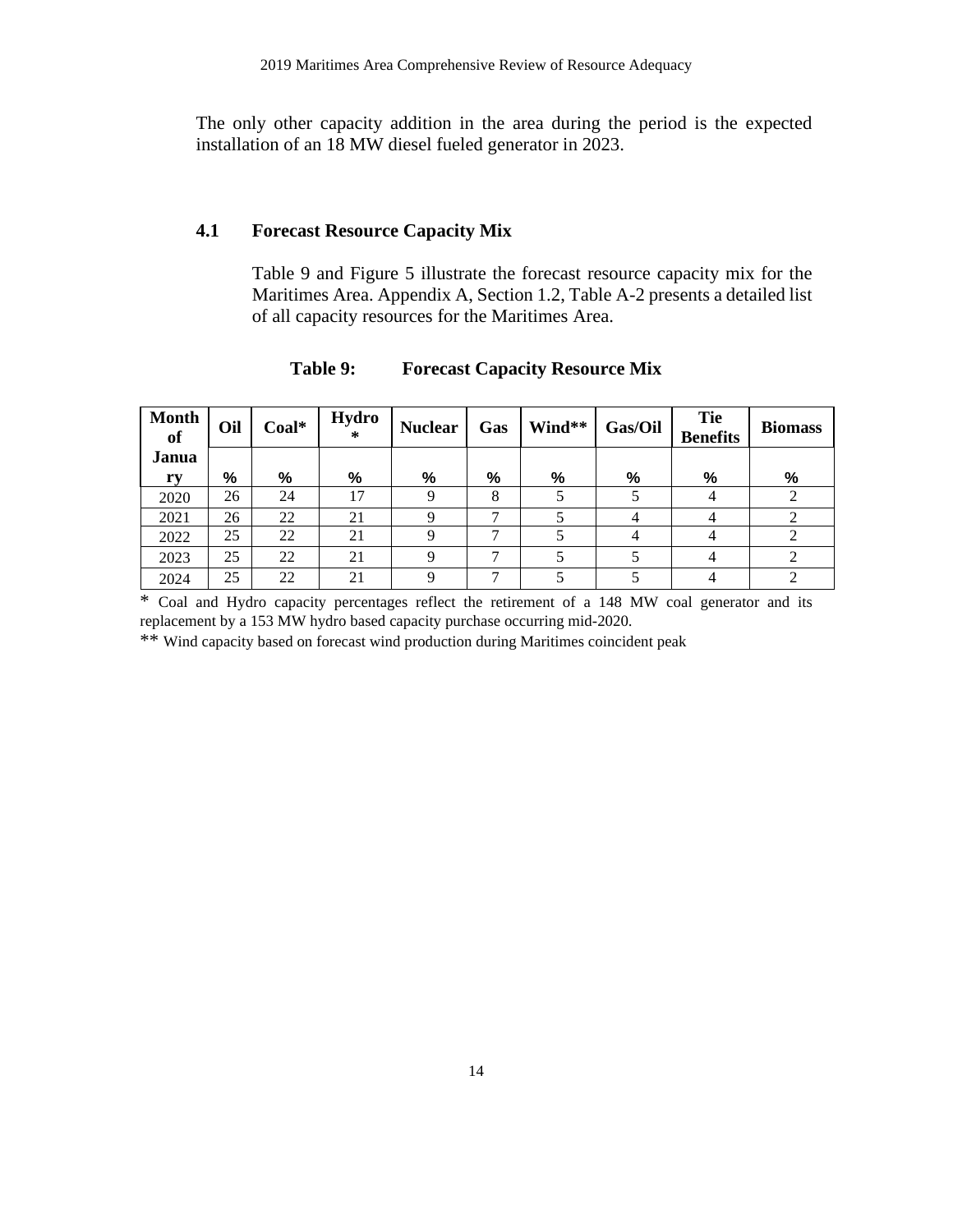

**Figure 5: Forecast Capacity Resource mix**

### **4.2 Reliability Impact of Resource Diversification Strategy**

As can be seen from Table 9 and the associated Figure 5, the Maritimes Area has a diversified mix of resources such that there is not a high degree of reliance upon any one type or source of fuel. This resource diversification also provides flexibility to respond to any future environmental issues, such as potential restrictions to greenhouse gas emissions. The Renewable Energy Standard in Nova Scotia calls for 25% of energy sales to be supplied from renewable resources in 2019 and increases to 40% in 2020. The increase in Nova Scotia renewable requirements in 2020 will largely be met by the import of hydro energy from Newfoundland and Labrador and will result in reduced fossil fuel generation.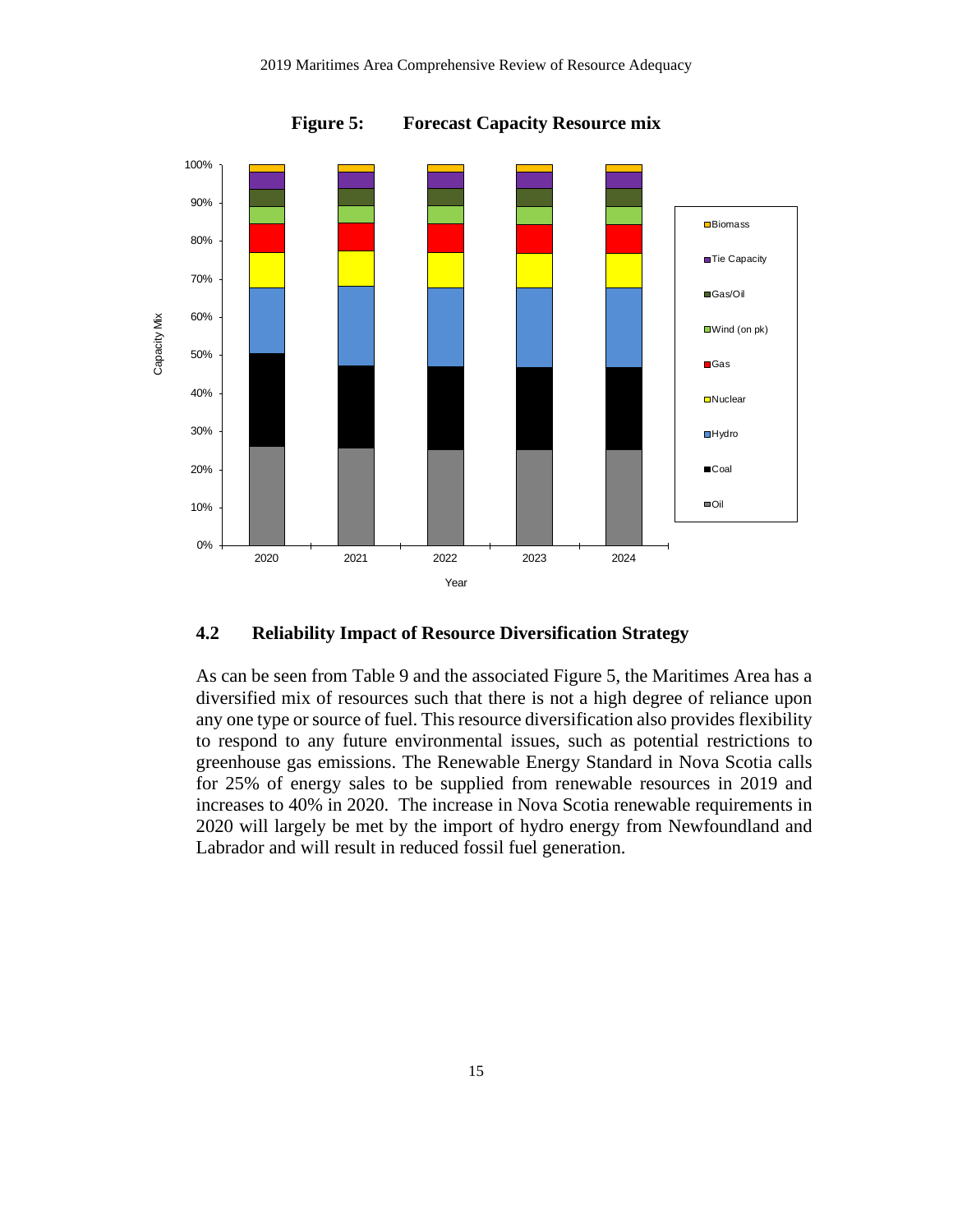## **APPENDIX A - DESCRIPTION OF RESOURCE RELIABILITY MODEL**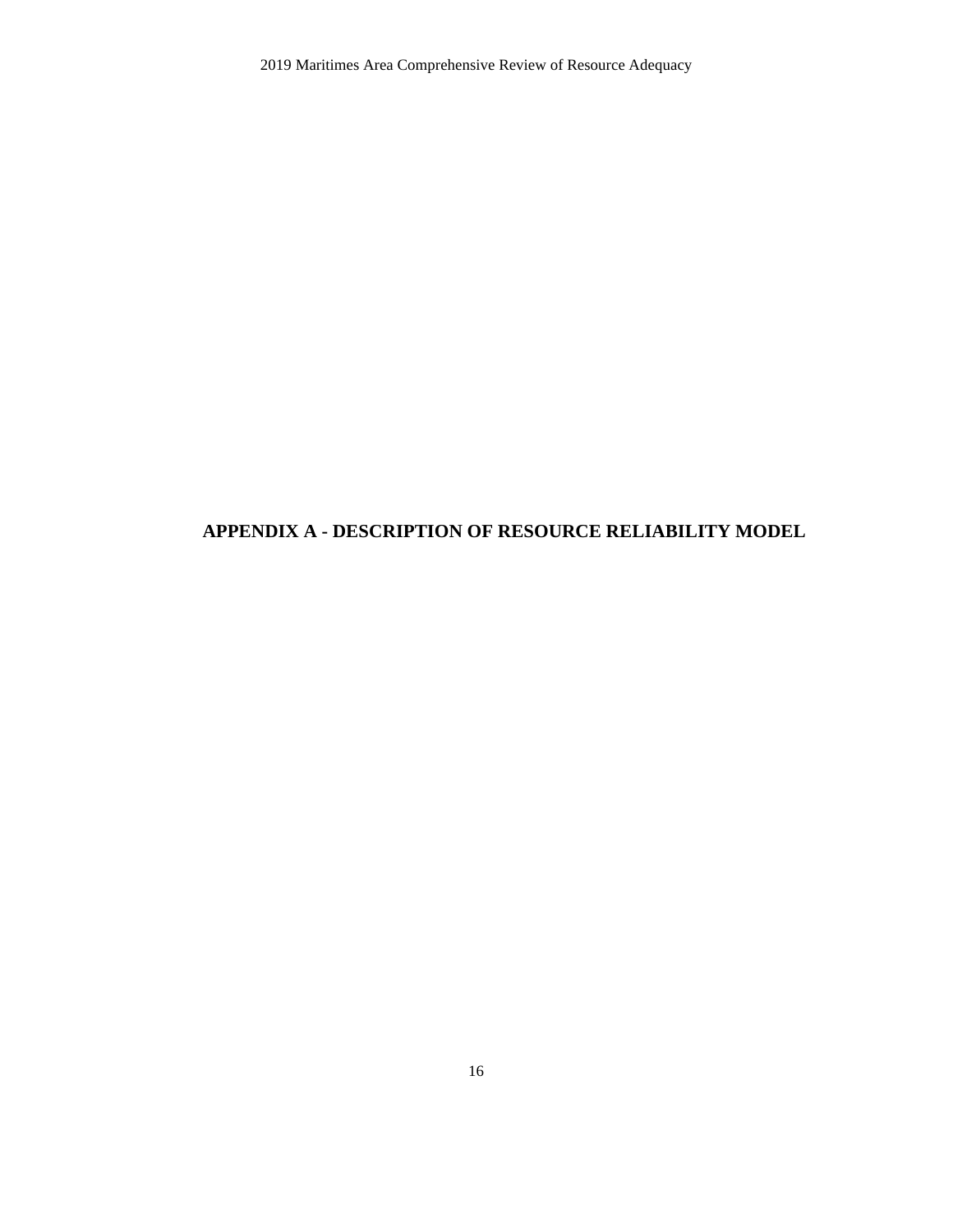### **DESCRIPTION OF RESOURCE RELIABILITY MODEL**

### **1.0 Load Model**

1.1 Calendar year 2017 hourly system load data for the Maritimes Area utilities was used as the load shape for this study. Demand and energy forecasts for 2020 to 2024 inclusive were prepared by each resource planner. The combined load and energy forecasts for the Maritimes Area are shown in Table A-1.

|      | <b>COINCIDENT DEMAND</b> |      |      |      |            |                             |            |      |            |      |            |            |              |
|------|--------------------------|------|------|------|------------|-----------------------------|------------|------|------------|------|------------|------------|--------------|
|      | <b>MW</b>                |      |      |      |            |                             |            |      |            |      |            |            |              |
| Year | Jan                      | Feb  | Mar  | Apr  | <b>May</b> | Jun                         | Jul        | Aug  | <b>Sep</b> | Oct  | <b>Nov</b> | <b>Dec</b> | Peak         |
| 2020 | 5626                     | 5370 | 4852 | 4106 | 3415       | 3149                        | 3209       | 3305 | 3196       | 3540 | 4404       | 5083       | 5626         |
| 2021 | 5612                     | 5358 | 4842 | 4102 | 3409       | 3151                        | 3211       | 3312 | 3193       | 3555 | 4420       | 5095       | 5612         |
| 2022 | 5623                     | 5366 | 4858 | 4134 | 3438       | 3172                        | 3232       | 3327 | 3218       | 3558 | 4421       | 5095       | 5623         |
| 2023 | 5620                     | 5356 | 4845 | 4099 | 3399       | 3153                        | 3207       | 3310 | 3198       | 3544 | 4393       | 5064       | 5620         |
| 2024 | 5577                     | 5308 | 4809 | 4090 | 3387       | 3142                        | 3193       | 3287 | 3176       | 3528 | 4374       | 5032       | 5577         |
|      |                          |      |      |      |            | <b>ENERGY</b>               |            |      |            |      |            |            |              |
|      |                          |      |      |      |            |                             | <b>GWh</b> |      |            |      |            |            |              |
| Year | <b>Jan</b>               | Feb  | Mar  | Apr  | <b>May</b> | Jun                         | Jul        | Aug  | Sep        | Oct  | <b>Nov</b> | Dec        | <b>Total</b> |
| 2020 | 3069                     | 2776 | 2743 | 2274 | 2028       | 1834                        | 1937       | 1953 | 1864       | 2081 | 2342       | 2853       | 27755        |
| 2021 | 3069                     | 2776 | 2739 | 2267 | 2018       | 1831                        | 1935       | 1951 | 1862       | 2093 | 2353       | 2862       | 27756        |
| 2022 | 3075                     | 2784 | 2749 | 2295 | 2049       | 1853                        | 1955       | 1973 | 1883       | 2099 | 2360       | 2867       | 27941        |
| 2023 | 3077                     | 2786 | 2750 | 2281 | 2034       | 1849                        | 1950       | 1966 | 1878       | 2094 | 2354       | 2861       | 27880        |
| 2024 | 3073                     | 2783 | 2746 | 2286 | 2038       | 1849                        | 1945       | 1962 | 1873       | 2090 | 2351       | 2857       | 27853        |
|      |                          |      |      |      |            | <b>INTERRUPTIBLE DEMAND</b> |            |      |            |      |            |            |              |
|      |                          |      |      |      |            | <b>MW</b>                   |            |      |            |      |            |            |              |
| Year | Jan                      | Feb  | Mar  | Apr  | May        | Jun                         | Jul        | Aug  | Sep        | Oct  | <b>Nov</b> | Dec        | On           |
|      |                          |      |      |      |            |                             |            |      |            |      |            |            | Peak         |
| 2020 | 270                      | 252  | 335  | 339  | 321        | 336                         | 355        | 347  | 345        | 336  | 334        | 261        | 270          |
| 2021 | 277                      | 259  | 344  | 348  | 329        | 345                         | 363        | 354  | 353        | 343  | 341        | 269        | 277          |
| 2022 | 277                      | 259  | 344  | 348  | 329        | 345                         | 363        | 354  | 353        | 342  | 341        | 268        | 277          |
| 2023 | 277                      | 259  | 344  | 347  | 328        | 344                         | 363        | 354  | 353        | 342  | 340        | 268        | 277          |
| 2024 | 277                      | 259  | 343  | 347  | 328        | 344                         | 363        | 354  | 353        | 342  | 340        | 268        | 277          |

| <b>Table A-1:</b> | <b>Maritimes Area Load Forecast</b> |  |  |
|-------------------|-------------------------------------|--|--|
|                   |                                     |  |  |

Note: The forecast coincident peak demand occurs in January.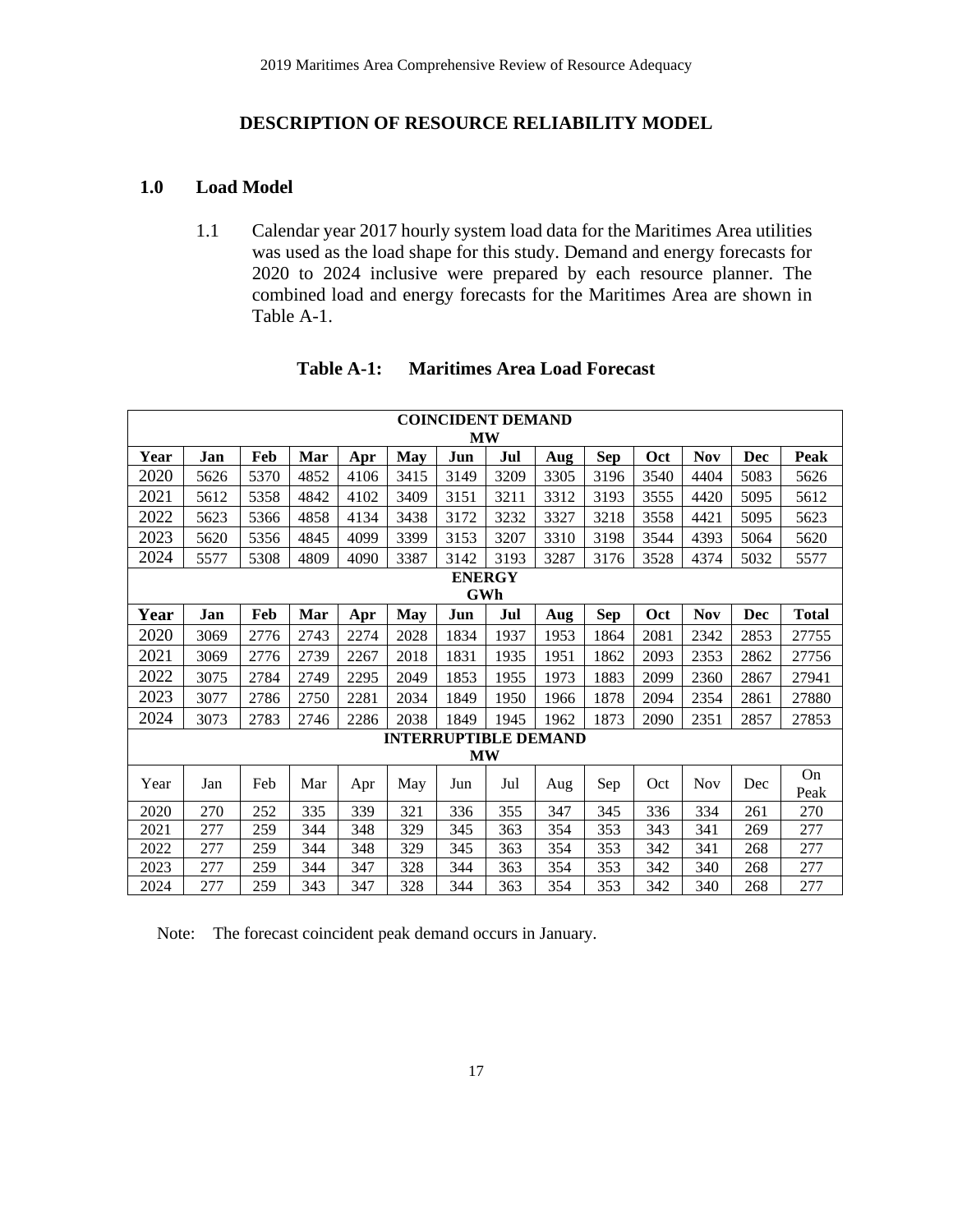- 1.2 Load forecast uncertainty (LFU) was considered in the analysis as described in Section 2.6 of the main report.
- 1.3 Some entities within the Maritimes Area supply a portion of their own electricity demand and energy requirements. Only the portions that are supplied by the Maritimes Area utilities were included in the area forecast.
- 1.4 The load forecast in Table A-1 includes the impact of DSM and efficiency programs.

## **2.0 Generator Resource Representation**

Generator data for the four members of the Maritimes Area are presented in Table A-2. Table A-3 presents a summary of changes in resource data for the period 2020–2024 inclusive. The following sections document the tabulated data.

## **2.1 Generator Ratings**

## **2.1.1 Definition**

The generator capacity ratings represented in Table A-2 are the Dependable Maximum Net Capability (DMNC) winter ratings. These are evaluated periodically to establish each generator's sustained maximum net output over a two consecutive hour period.

## **2.1.2 Procedure for Verifying Ratings**

With the July 1, 2019 retirements of NPCC directories #9 and #10, testing and verification of transmission and generator facility ratings are governed by NERC reliability standard MOD-025-2, Verification and Data Reporting of Generator Real and Reactive Power Capability and Synchronous Condenser Reactive Power Capability (Attachment 1). This standard establishes the methodologies and performance requirements necessary to ensure generating facilities are tested at least every 5 years to verify they can meet their ratings under operating conditions. A link to this standard is provided here:

[NERC Standard MOD-025-2](https://www.nerc.com/files/MOD-025-2.pdf)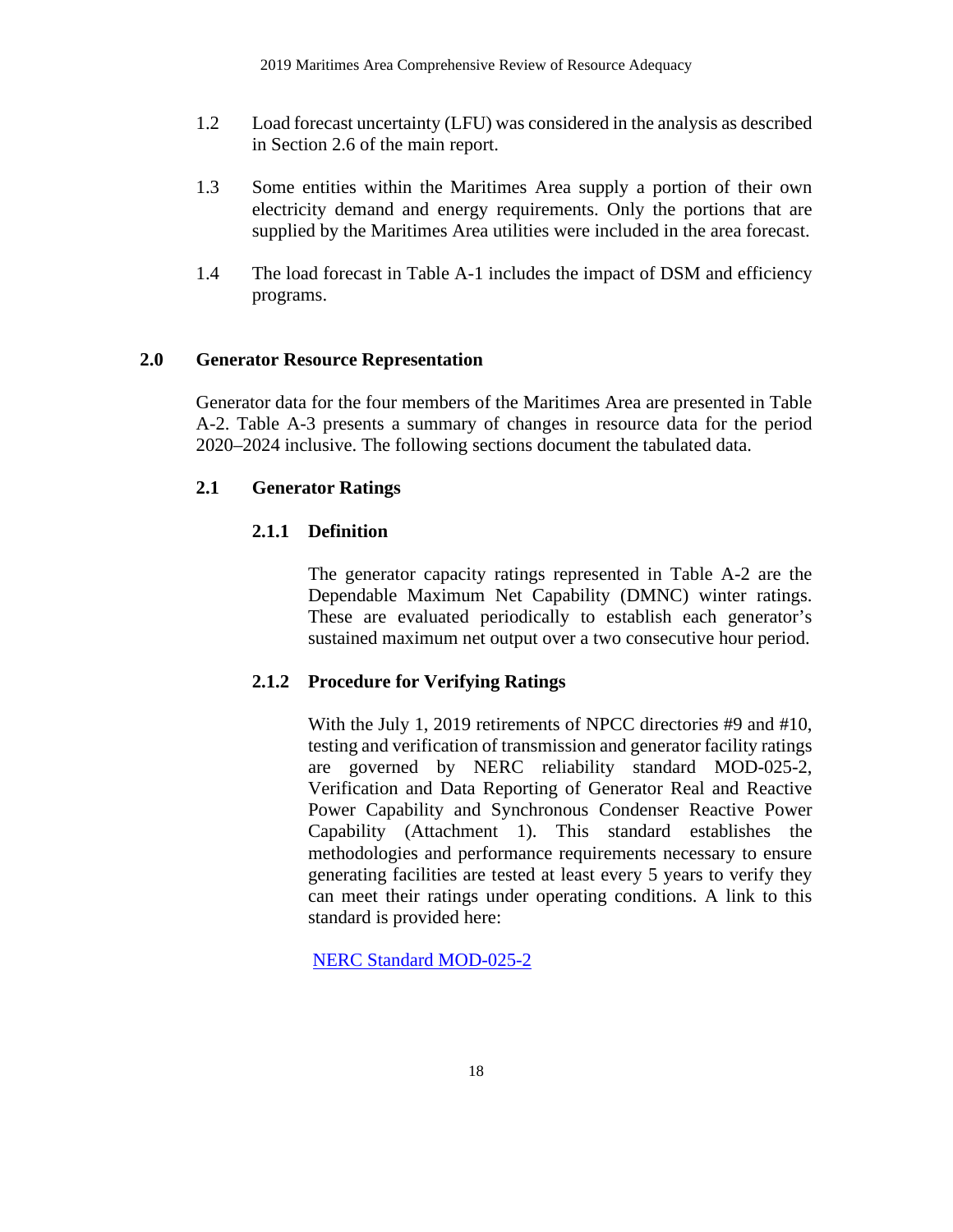|                         | New Brunswick Resources as of January 1, 2020 |                    |                    |                                      |  |  |  |  |
|-------------------------|-----------------------------------------------|--------------------|--------------------|--------------------------------------|--|--|--|--|
| Plant                   | Unit                                          | <b>Type</b>        | <b>MW Capacity</b> | <b>Notes</b>                         |  |  |  |  |
| Point Lepreau           | $\mathbf{1}$                                  | Nuclear            | 660                |                                      |  |  |  |  |
| Belledune               | 2                                             | Coal               | 466                |                                      |  |  |  |  |
| Coleson Cove            | $\mathbf{1}$                                  | Oil                | 324                |                                      |  |  |  |  |
|                         | 2                                             | Oil                | 324                |                                      |  |  |  |  |
|                         | 3                                             | Oil                | 324                |                                      |  |  |  |  |
| Bayside                 | 6                                             | <b>Natural Gas</b> | 290                | Capacity (Combined Cycle Operation)  |  |  |  |  |
| <b>Grand Manan</b>      | 3                                             | Diesel             | 28                 |                                      |  |  |  |  |
| Millbank                | 1                                             | Diesel             | 99                 | Summer Capacity = 86MW               |  |  |  |  |
|                         | 2                                             | Diesel             | 99                 | Summer Capacity = 86MW               |  |  |  |  |
|                         | 3                                             | Diesel             | 99                 | Summer Capacity = 86MW               |  |  |  |  |
|                         | 4                                             | Diesel             | 99                 | Summer Capacity = 86MW               |  |  |  |  |
| Ste Rose                | $\mathbf{1}$                                  | Diesel             | 99                 | Summer Capacity = 86MW               |  |  |  |  |
| Grandview               | $\mathbf{1}$                                  | <b>Natural Gas</b> | 49                 |                                      |  |  |  |  |
|                         | $\overline{2}$                                | <b>Natural Gas</b> | 49                 |                                      |  |  |  |  |
| <b>NUG Purchases</b>    |                                               | <b>Biomass</b>     | 38                 |                                      |  |  |  |  |
|                         |                                               | Hydro              | 15                 |                                      |  |  |  |  |
| Mactaquac               | 1                                             | Hydro              | 109                |                                      |  |  |  |  |
|                         | 2                                             | Hydro              | $\mathbf 0$        | 109 MW out for maintenance Jan. 2020 |  |  |  |  |
|                         | 3                                             | Hydro              | 109                |                                      |  |  |  |  |
|                         | 4                                             | Hydro              | 115                |                                      |  |  |  |  |
|                         | 5                                             | Hydro              | 112                |                                      |  |  |  |  |
|                         | 6                                             | Hydro              | 112                |                                      |  |  |  |  |
| Beechwood               | $\mathbf{1}$                                  | Hydro              | 36                 |                                      |  |  |  |  |
|                         | 2                                             | Hydro              | 36                 |                                      |  |  |  |  |
|                         | 3                                             | Hydro              | 41                 |                                      |  |  |  |  |
| <b>Grand Falls</b>      | 1                                             | Hydro              | 16                 |                                      |  |  |  |  |
|                         | $\overline{2}$                                | Hydro              | 16                 |                                      |  |  |  |  |
|                         | 3                                             | Hydro              | 16                 |                                      |  |  |  |  |
|                         | 4                                             | Hydro              | 16                 |                                      |  |  |  |  |
| Tobique                 | $\mathbf{1}$                                  | Hydro              | 10                 |                                      |  |  |  |  |
|                         | $\overline{2}$                                | Hydro              | 10                 |                                      |  |  |  |  |
| <b>Nepisiguit Falls</b> | 1                                             | Hydro              | 11                 |                                      |  |  |  |  |
| Sisson                  | 1                                             | Hydro              | 9                  |                                      |  |  |  |  |
| Milltown                | $\mathbf{1}$                                  | Hydro              | 4                  |                                      |  |  |  |  |
| <b>Small Producers</b>  |                                               | mostly Hydro       | 12                 |                                      |  |  |  |  |
| <b>Tie Benefits</b>     |                                               |                    | 300                |                                      |  |  |  |  |

**Table A-2: Maritimes Area Resources**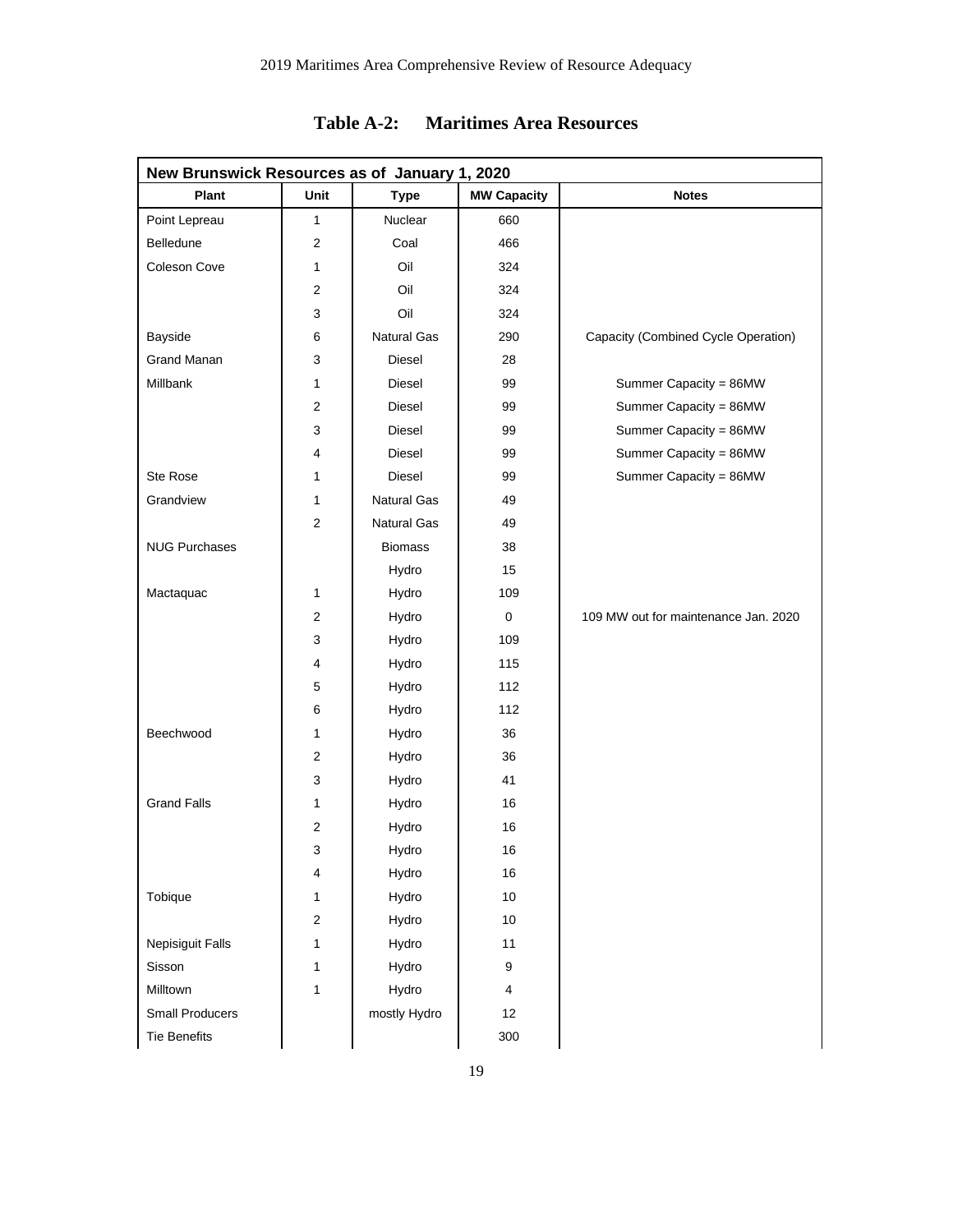## 2019 Maritimes Area Comprehensive Review of Resource Adequacy

| NB Wind               | All | Wind | 104   | During Maritime peak (331 MW installed) |
|-----------------------|-----|------|-------|-----------------------------------------|
| <b>TOTAL CAPACITY</b> |     |      | 4.256 | Total Capacity as of January 2020       |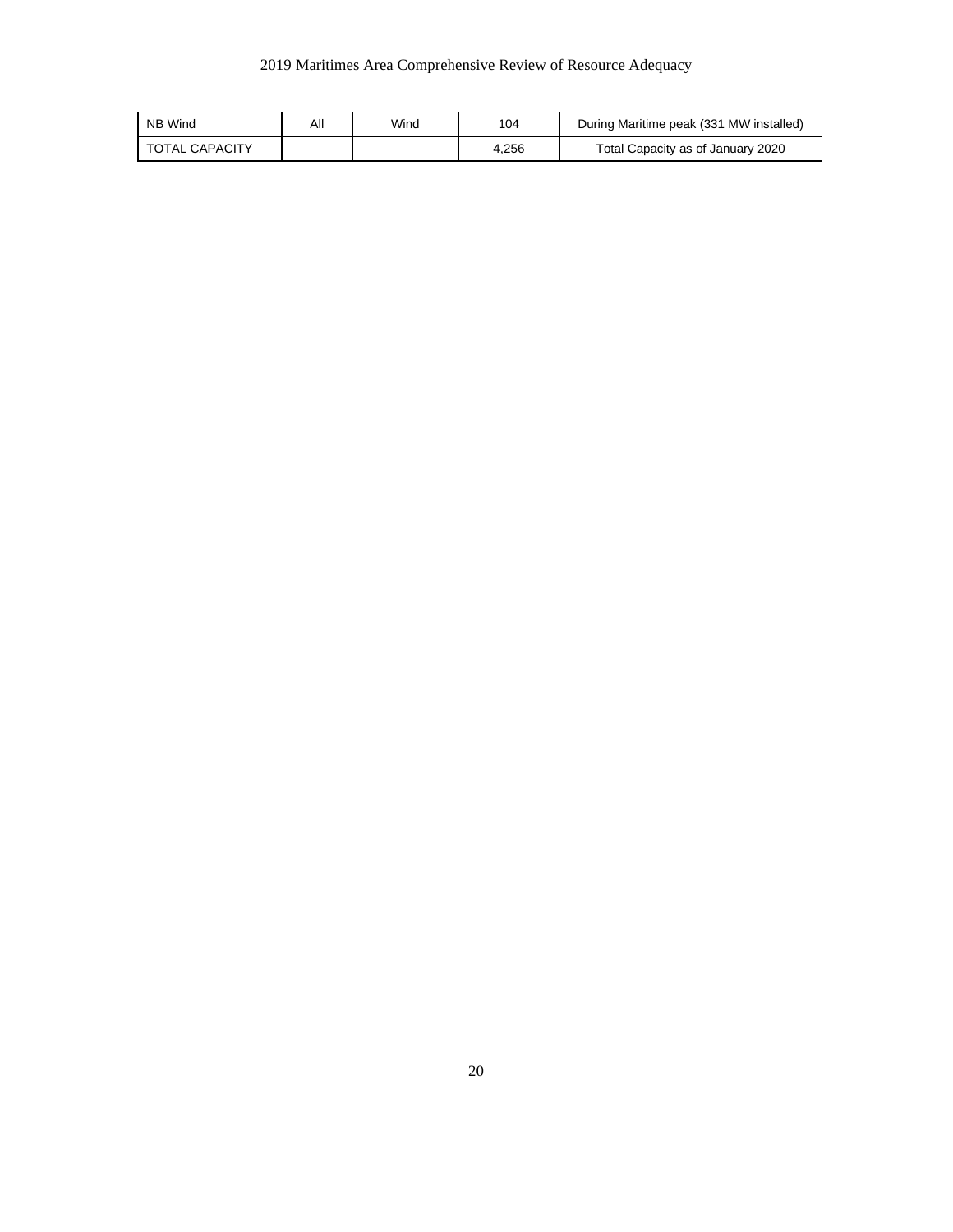|                             | Nova Scotia Resources as of January 1, 2020 |                    |                    |                                     |  |  |  |
|-----------------------------|---------------------------------------------|--------------------|--------------------|-------------------------------------|--|--|--|
| <b>Plant</b>                | Unit                                        | <b>Type</b>        | <b>MW Capacity</b> | <b>Notes</b>                        |  |  |  |
| Lingan                      | $\mathbf{1}$                                | Coal               | 153                | Summer Capacity = 146 MW            |  |  |  |
|                             | 2                                           | Coal               | 148                | Summer Capacity = 141MW             |  |  |  |
|                             | 3                                           | Coal               | 153                | Summer Capacity = 146 MW            |  |  |  |
|                             | 4                                           | Coal               | 153                | Summer Capacity = 146 MW            |  |  |  |
| Trenton                     | 5                                           | Coal               | 150                | Summer Capacity = 135 MW            |  |  |  |
|                             | 6                                           | Coal               | 154                | Summer Capacity = 115 MW            |  |  |  |
| Pt. Tupper                  | 2                                           | Coal               | 150                | Summer Capacity = 145 MW            |  |  |  |
| <b>Tufts Cove</b>           | 1                                           | Gas/Oil            | 78                 | Summer Capacity = 74 MW             |  |  |  |
|                             | 2                                           | Gas/Oil            | 93                 | Summer Capacity = 91 MW             |  |  |  |
|                             | 3                                           | Gas/Oil            | 147                | Summer Capacity = 144 MW            |  |  |  |
|                             | 4                                           | <b>Natural Gas</b> | 49                 | Summer Capacity = 45 MW             |  |  |  |
|                             | 5                                           | <b>Natural Gas</b> | 49                 | Summer capacity = 45 MW             |  |  |  |
|                             | 6                                           | <b>Natural Gas</b> | 46                 | Summer Capacity = 130 MW            |  |  |  |
| Pt. Aconi                   | 1                                           | Coal               | 168                | Summer Capacity = 166 MW            |  |  |  |
| <b>Burnside</b>             | 1                                           | Lt Oil             | 33                 | Summer Capacity = 25 MW             |  |  |  |
|                             | 2                                           | Lt Oil             | 33                 | Summer Capacity = 25 MW             |  |  |  |
|                             | 3                                           | Lt Oil             | 33                 | Summer Capacity = 25 MW             |  |  |  |
|                             | 4                                           | Lt Oil             | 33                 | Summer Capacity = 25 MW             |  |  |  |
| Victoria Junction           | 1                                           | Lt. Oil            | 33                 | Summer Capacity = 25 MW             |  |  |  |
|                             | 2                                           | Lt. Oil            | 33                 | Summer Capacity = 25 MW             |  |  |  |
| Tusket                      | 1                                           | Lt. Oil            | 0                  | 33/25 MW Win/Sum cap out of service |  |  |  |
| <b>NSIPP1 NUG Purchases</b> | All                                         | <b>Biomass</b>     | 28                 |                                     |  |  |  |
| PH Biomass                  |                                             | <b>Biomass</b>     | 43                 |                                     |  |  |  |
| <b>COMFIT Biomass</b>       | All                                         | <b>Biomass</b>     | 6                  |                                     |  |  |  |
| <b>Wreck Cove</b>           | 1                                           | Hydro              | 106                |                                     |  |  |  |
|                             | 2                                           | Hydro              | 106                |                                     |  |  |  |
| Annapolis Tidal             |                                             | Hydro              | 4                  |                                     |  |  |  |
| Avon 1&2                    |                                             | Hydro              | $\overline{7}$     |                                     |  |  |  |
| <b>Black River</b>          |                                             | Hydro              | 23                 |                                     |  |  |  |
| <b>Nictuax</b>              |                                             | Hydro              | 8                  |                                     |  |  |  |
| Lequille                    |                                             | Hydro              | 11                 |                                     |  |  |  |
| Paradise                    |                                             | Hydro              | 5                  |                                     |  |  |  |
| Mersey                      |                                             | Hydro              | 43                 |                                     |  |  |  |
| Sissiboo                    |                                             | Hydro              | 24                 |                                     |  |  |  |
| <b>Bear River</b>           |                                             | Hydro              | 13                 |                                     |  |  |  |
| Tusket                      |                                             | Hydro              | $\mathbf{2}$       |                                     |  |  |  |
| St. Margrets                |                                             | Hydro              | 11                 |                                     |  |  |  |
| Sheet Harbour               |                                             | Hydro              | 11                 |                                     |  |  |  |
| Dickie Brook                |                                             | Hydro              | 4                  |                                     |  |  |  |
| <b>Fall River</b>           |                                             | Hydro              | 1                  |                                     |  |  |  |
| <b>NALCOR Firm Contract</b> |                                             | Hydro              | 0                  | Expected June 1, 2020               |  |  |  |

**Table A-2: Maritimes Area Resources (cont'd)**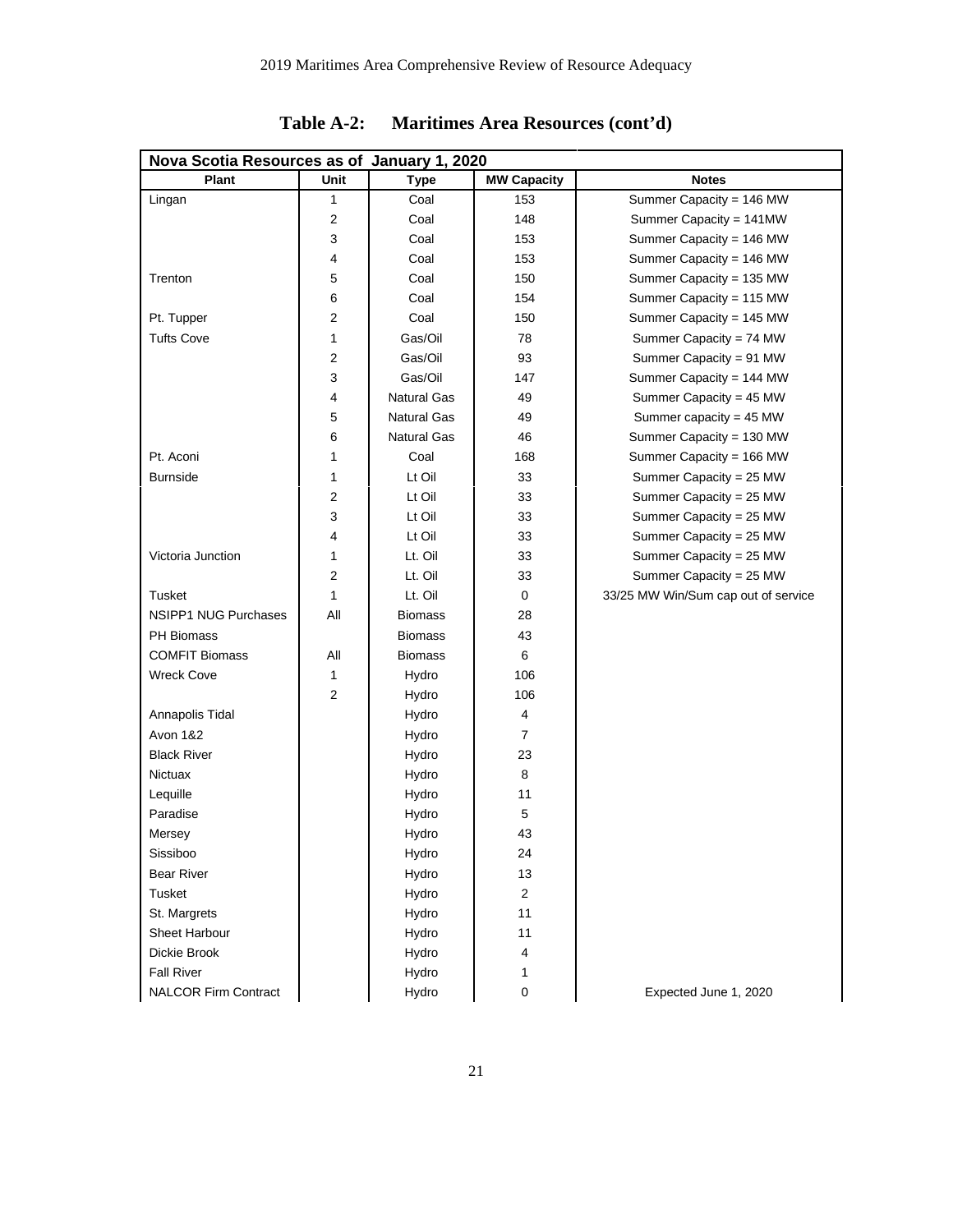| NS Wind Projects | Αll | Wind | 135   | During Maritime peak (592 MW installed) <sup>†</sup> |
|------------------|-----|------|-------|------------------------------------------------------|
| TOTAL CAPACITY   |     |      | ∠.480 | Total Capacity as of January 2020                    |

<span id="page-27-0"></span><sup>†</sup> The on peak wind generation value does not represent the effective load carrying capability or capacity value of the wind resources due to the variability of wind from hour to hour in the wind shape used.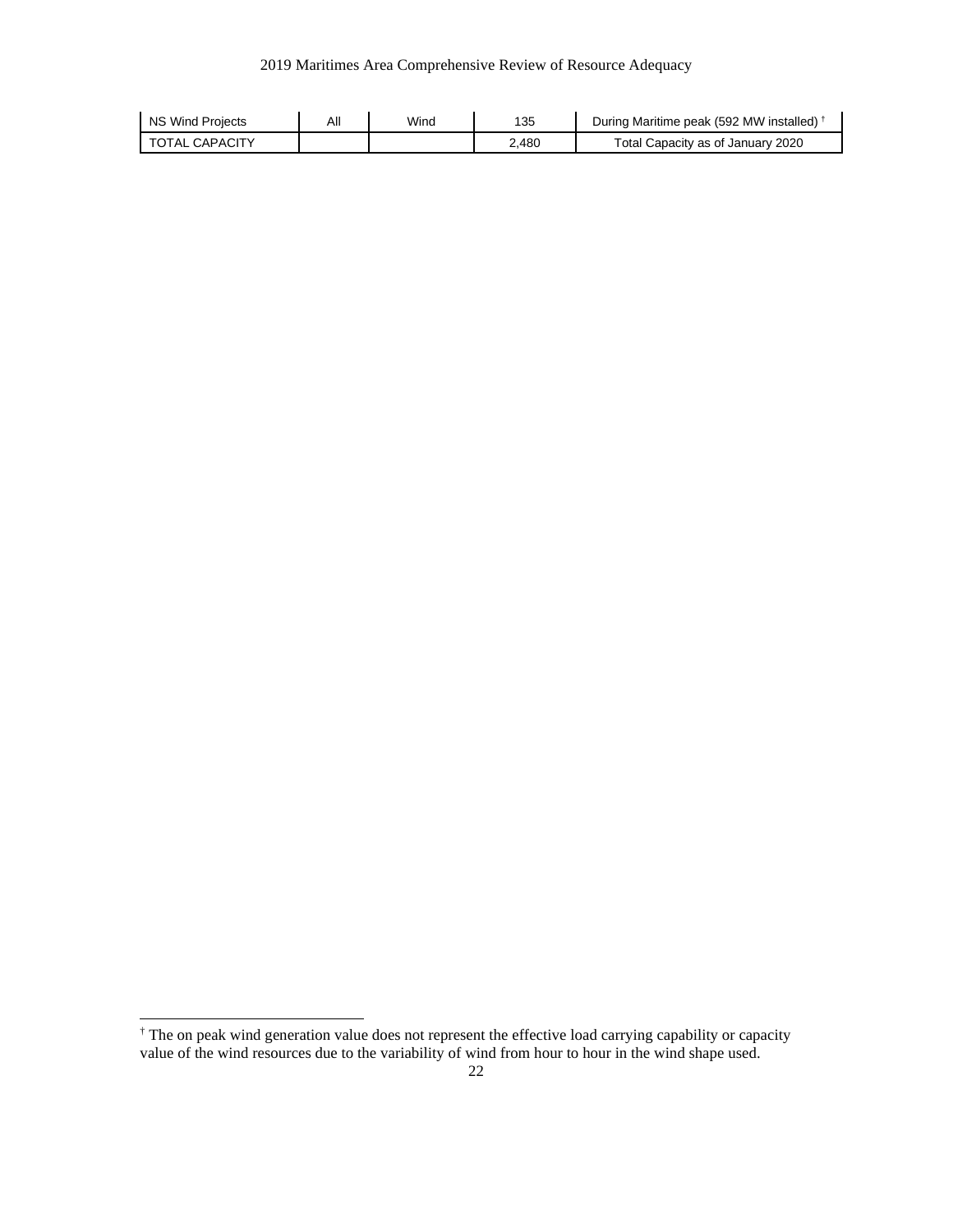|                       | Prince Edward Island Resources as of January 1, 2020 |               |                    |                                         |  |  |  |  |
|-----------------------|------------------------------------------------------|---------------|--------------------|-----------------------------------------|--|--|--|--|
| Plant                 | <b>Unit</b>                                          | <b>Type</b>   | <b>MW Capacity</b> | <b>Notes</b>                            |  |  |  |  |
| Charlottetown         | 8                                                    | Oil           | 10                 |                                         |  |  |  |  |
|                       | 9                                                    | Oil           | 19                 |                                         |  |  |  |  |
|                       | 10                                                   | Oil           | 19                 |                                         |  |  |  |  |
|                       | C <sub>T</sub> 3                                     | <b>Diesel</b> | 49                 | Summer Capacity = 40 MW                 |  |  |  |  |
| Borden                |                                                      | Diesel        | 14                 | Summer Capacity = 12 MW                 |  |  |  |  |
|                       | $\overline{2}$                                       | Diesel        | 25                 | Summer Capacity = 20 MW                 |  |  |  |  |
| Summerside Diesels    | 1                                                    | Diesel        | 2                  | Owned by the City of Summerside         |  |  |  |  |
|                       | $\overline{2}$                                       | Diesel        | $\mathfrak{p}$     | Owned by the City of Summerside         |  |  |  |  |
|                       | 3                                                    | Diesel        | $\overline{2}$     | Owned by the City of Summerside         |  |  |  |  |
|                       | 5                                                    | Diesel        | 2                  | Owned by the City of Summerside         |  |  |  |  |
|                       | 6                                                    | Diesel        | 1                  | Owned by the City of Summerside         |  |  |  |  |
|                       | 7                                                    | Diesel        |                    | Owned by the City of Summerside         |  |  |  |  |
|                       | 8                                                    | Diesel        | 4                  | Owned by the City of Summerside         |  |  |  |  |
| <b>PEI Wind</b>       | All                                                  | Wind          | 75                 | During Maritime peak (204 MW installed) |  |  |  |  |
| <b>TOTAL CAPACITY</b> |                                                      |               | 225                | Total Capacity as of January 2020       |  |  |  |  |

**Table A-2 Maritimes Area Resources (cont'd)**

**Table A-2 Maritimes Area Resources (cont'd)**

| Northern Maine Resources as of January 1, 2020 |      |             |                    |                                        |  |  |
|------------------------------------------------|------|-------------|--------------------|----------------------------------------|--|--|
| <b>Plant</b>                                   | Unit | <b>Type</b> | <b>MW Capacity</b> | <b>Notes</b>                           |  |  |
| Tinker                                         |      | Hydro       | 35                 |                                        |  |  |
| Ashland                                        |      | Wood        | 0                  | 37 MW mothballed January 1 2019        |  |  |
| Caribou                                        |      | Hydro       |                    |                                        |  |  |
|                                                |      | Diesel      | 8                  |                                        |  |  |
| Squa Pan                                       |      | Hydro       |                    |                                        |  |  |
| <b>EMEC</b>                                    |      | Oil/Hydro   | 20                 |                                        |  |  |
| <b>NMISA Wind</b>                              | All  | Wind        | 11                 | During Maritime peak (42 MW installed) |  |  |
| <b>TOTAL CAPACITY</b>                          |      |             | 76                 | Total Capacity as of January 2020      |  |  |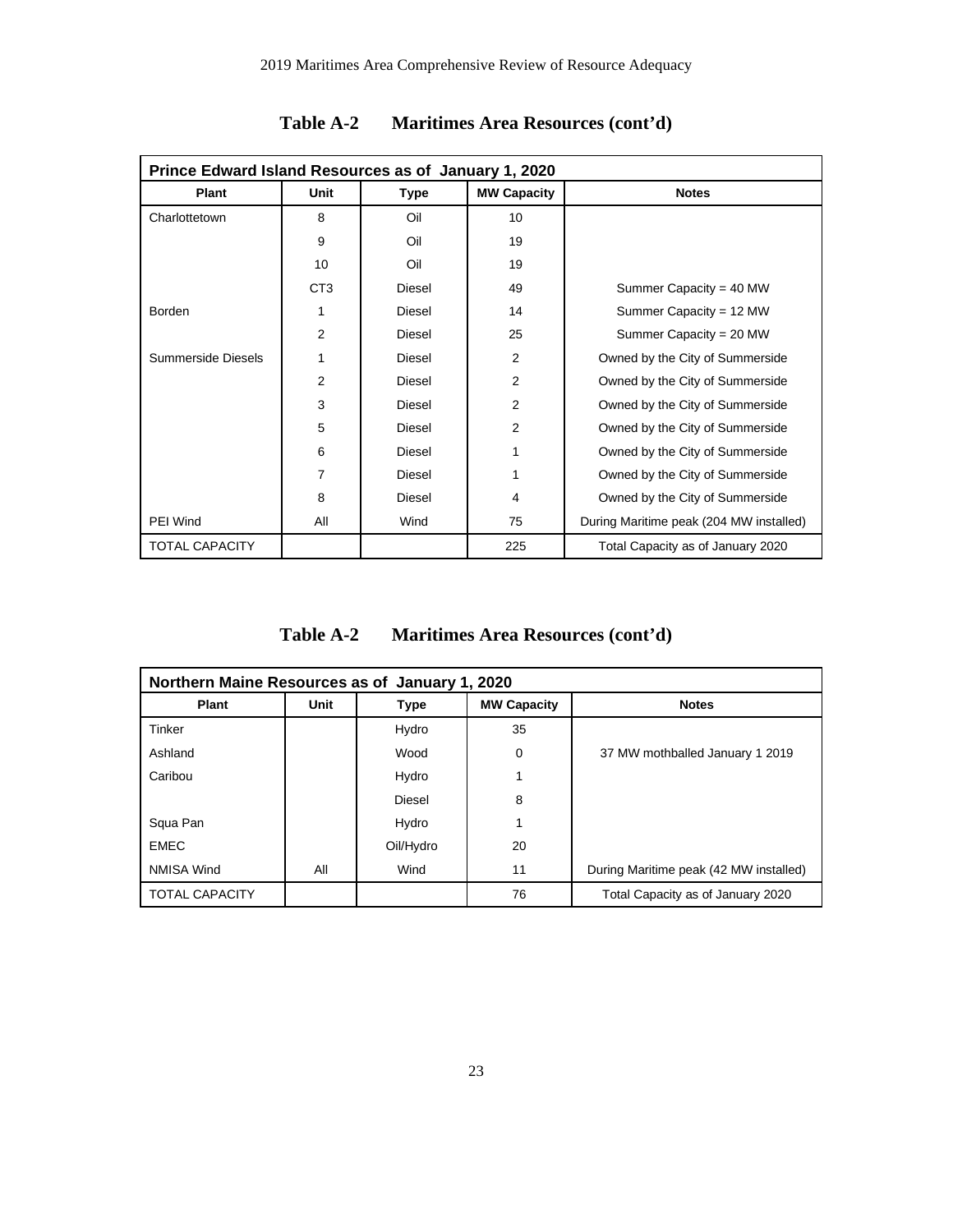|                |                                        |                                        | <b>Explanation</b>                                                                                                          |  |
|----------------|----------------------------------------|----------------------------------------|-----------------------------------------------------------------------------------------------------------------------------|--|
| Month/<br>Year | Capacity<br><b>Change</b><br><b>MW</b> | Capacity<br><b>Balance</b><br>$\bf MW$ | <b>Total Capacity includes installed</b><br>capacity, tie benefits, firm purchases<br>and/or sales, and planned maintenance |  |
| Jan. 1, 2020   | $\Omega$                               | 6,927                                  | <b>Starting Capacity</b>                                                                                                    |  |
|                | $+109$                                 | 7,036                                  | 109 MW Hydro unit returned back to<br>service after maintenance starting<br>February.                                       |  |
|                | $+5$                                   | 7,041                                  | 5 MW added mid 2020 due to difference<br>between 153 MW firm purchase offsetting<br>148 MW retirement                       |  |
|                | $+110/-69$                             | 7,082                                  | Removal of 110 MW sale after May,<br>Addition of 69 MW sale starting June                                                   |  |
|                | $-10$                                  | 7,072                                  | 10 MW oil generator retired Jan 1                                                                                           |  |
| Jan. 1, 2021   | $+6$                                   | 7,078                                  | 20 MW of wind de-rated to 6 MW on<br>peak added January 1                                                                   |  |
|                | $+6$                                   | 7,084                                  | 20 MW of wind de-rated to 6 MW on<br>peak added June 1                                                                      |  |
|                | $+3$                                   | 7,087                                  | Removal of 69 MW sale after May,<br>Addition of 66 MW sale starting June                                                    |  |
|                | $-38$                                  | 7,049                                  | 38 MW from 2 * 19 MW oil generators<br>retired Jan 1                                                                        |  |
| Jan. 1, 2022   | $+6$                                   | 7,055                                  | 20 MW of wind de-rated to 6 MW on<br>peak added January 1                                                                   |  |
|                | $+18$                                  | 7,073                                  | 18 MW diesel added December 1                                                                                               |  |
| Jan. 1, 2023   | $+66/-149$                             | 6,990                                  | Removal of 66 MW sale after May,<br>Addition of 149 MW sale starting June                                                   |  |
|                | $+149$                                 | 7,139                                  | Removal of 149 MW sale after May                                                                                            |  |
| Jan. 1, 2024   | $\overline{0}$                         | 7,139                                  | No changes                                                                                                                  |  |

**Table A-3: Summary of Changes in Modeled Capacity**

## **2.2 Generator Unavailability Factors**

## **2.2.1 Types of Unavailability Factors Represented**

The types of unavailability factors represented in this reliability assessment are forced outages and planned outages. Forced outages include unplanned maintenance outages, deferrable forced outages, starting failure outages and generator derating adjustments. All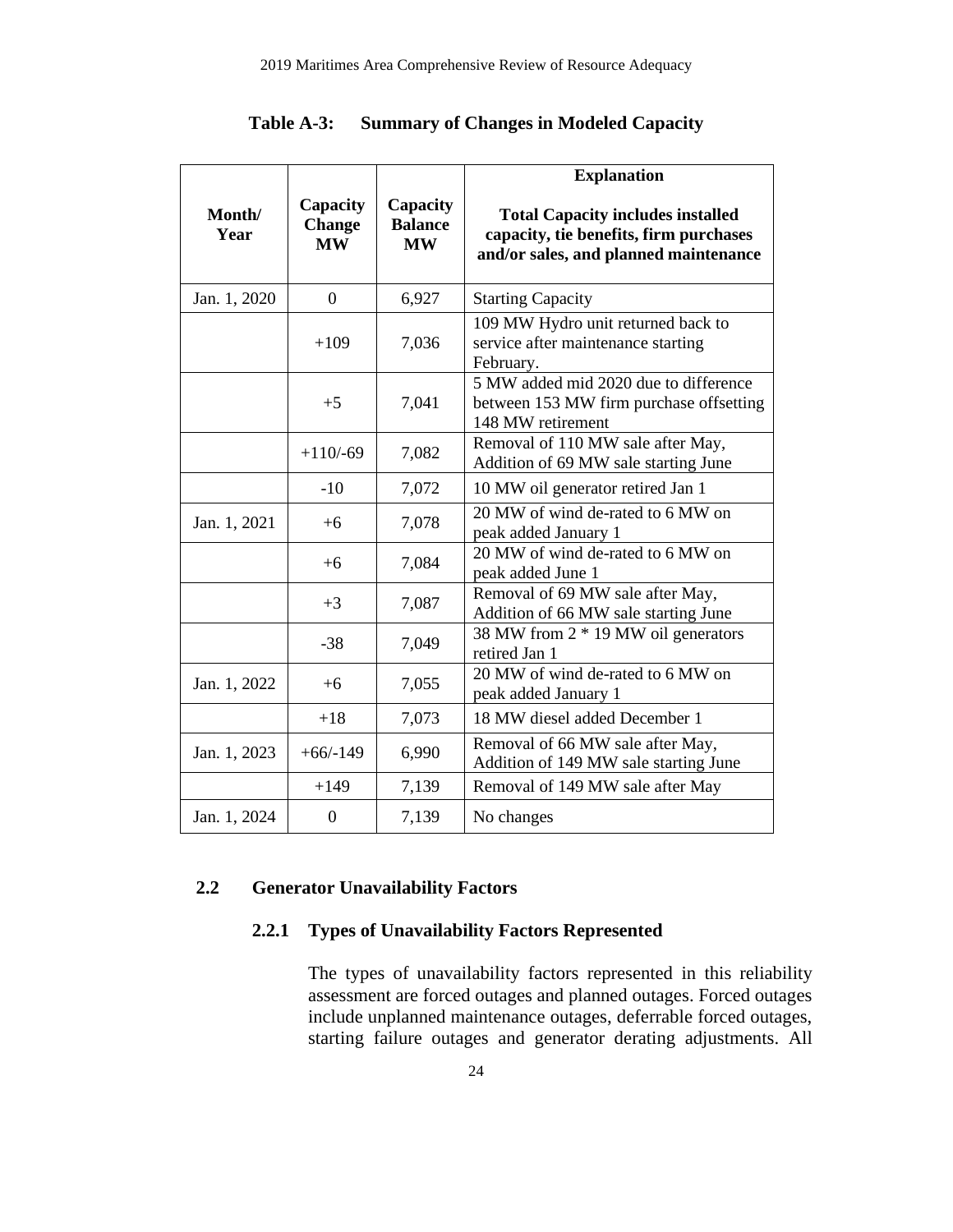except planned outages are included in the Forced Outage Rates (FORs) presented in Table A-4. Planned outages are scheduled manually for the reliability program based upon projected maintenance schedules.

New Brunswick forced outage rates are three year calculations using the Derating Adjusted Forced Outage Rate (DAFOR) methodology in IEEE Standard 762-2006, Section 8.17.4.

NSPI also uses three year average DAFOR calculations for forced outage rates consistent with IEEE Standard 762-2006, Section 8.17.4. NSPI maintains a database of combustion turbine and fossil generator reliability and performance data and is a contributing utility to the Canadian Electricity Association Equipment Reliability Information System (CEA-ERIS). The CEA-ERIS also calculates DAFOR using the industry standard definition as per IEEE 762- 2006.

The forced outage rates for the smaller PEI and Northern Maine systems are modeled using forced outage rates for generators of similar size and fuel type in New Brunswick and Nova Scotia. Most of the small diesel and oil fueled generators in these systems operate less than 100 hours per year, and statistics necessary for calculating their DAFOR values are not available. The modeled FOR values for generators in these systems are between  $5 - 10\%$ .

### **2.2.2 Source of Unavailability Factors**

Forced Outage Rates for existing generators are based on actual outage data as well as on data of similar sized generators as compiled by the Canadian Electricity Association (CEA).

FORs for new generators are based upon the utilities' experience with similar generators in conjunction with averages compiled by the Canadian Electricity Association (CEA).

### **2.2.3 Maturity Considerations**

Immature FORs were not used in this evaluation.

### **2.2.4 Tabulation of Forced Outage Rates**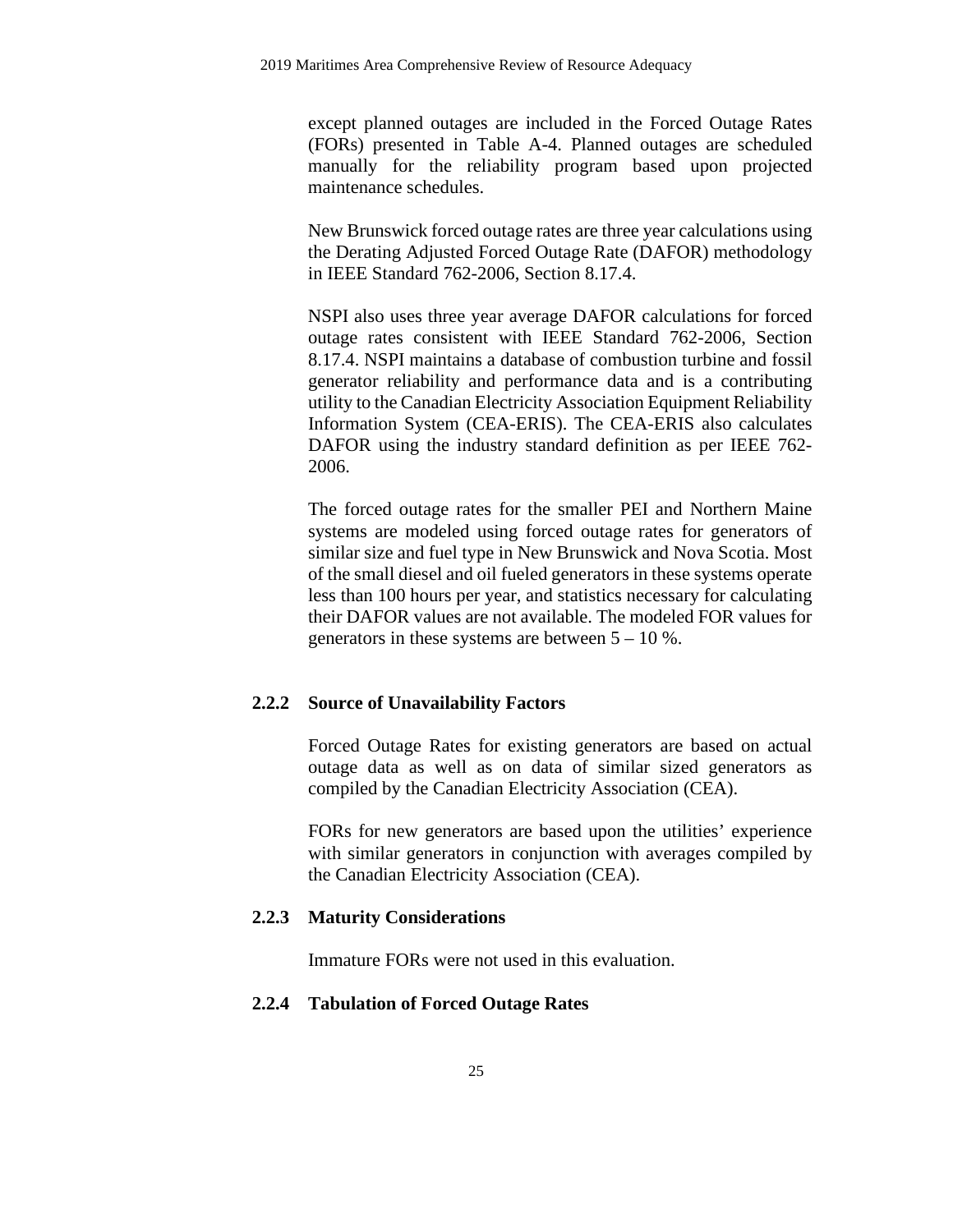The ranges of FORs used in the assessment are tabulated in Table A-4. These values are consistent with those used in the business plans of the Maritimes Area utilities and reflect the results of maintenance and operational strategies.

| <b>Unit Type</b>   | <b>3 year DAFOR Forced Outage Rates</b><br>(weighted) |             |
|--------------------|-------------------------------------------------------|-------------|
|                    | 2019 Review                                           | 2016 Review |
| Oil                | 4%                                                    | 3%          |
| Coal               | 3%                                                    | 3%          |
| Hydro              | 3%                                                    | 1%          |
| Nuclear            | 4%                                                    | 7%          |
| <b>Natural Gas</b> | 3%                                                    | 3%          |
| Wind               | $0\%$                                                 | 0%          |
| Oil/Gas            | 16%*                                                  | 6%          |
| <b>Biomass</b>     | 2%                                                    | 6%          |

## **Table A-4: Maritimes Area Forced Outage Rates**

\*A single gas/oil unit experienced a FOR of 36% during the FOR calculation period of 2015 to 2018 that set a high value for that unit for this CRRA review.

### **2.3 Purchase and Sale Representation**

External purchases and sales are represented as positive or negative adjustments to the Maritimes Area capacity respectively.

### **2.4 Retirements**

Retirements were considered by removing the generators from the model at their retirement date. The largest known retirement assumed during the 2020 to 2024 period of this review is the planned mid-2020 retirement of the 148 MW Lingan 2 generator in Nova Scotia. Reliability impacts for this retirement will be negligible as the retirement is to be simultaneously offset by a similar sized hydro based firm capacity purchase. Several smaller units (the largest being 37 MW) totaling 175 MW were assumed retired or mothballed during the 2020 to 2024 period of this review. These smaller retirements reduced reserves but the LOLE analysis still confirmed that both the 20% reserve target and the 0.1 days/ year probabilistic target are for all years met within the Maritimes Area even under the stressed sensitivity analyses described herein.

### **3.0 Representation of Interconnected Systems**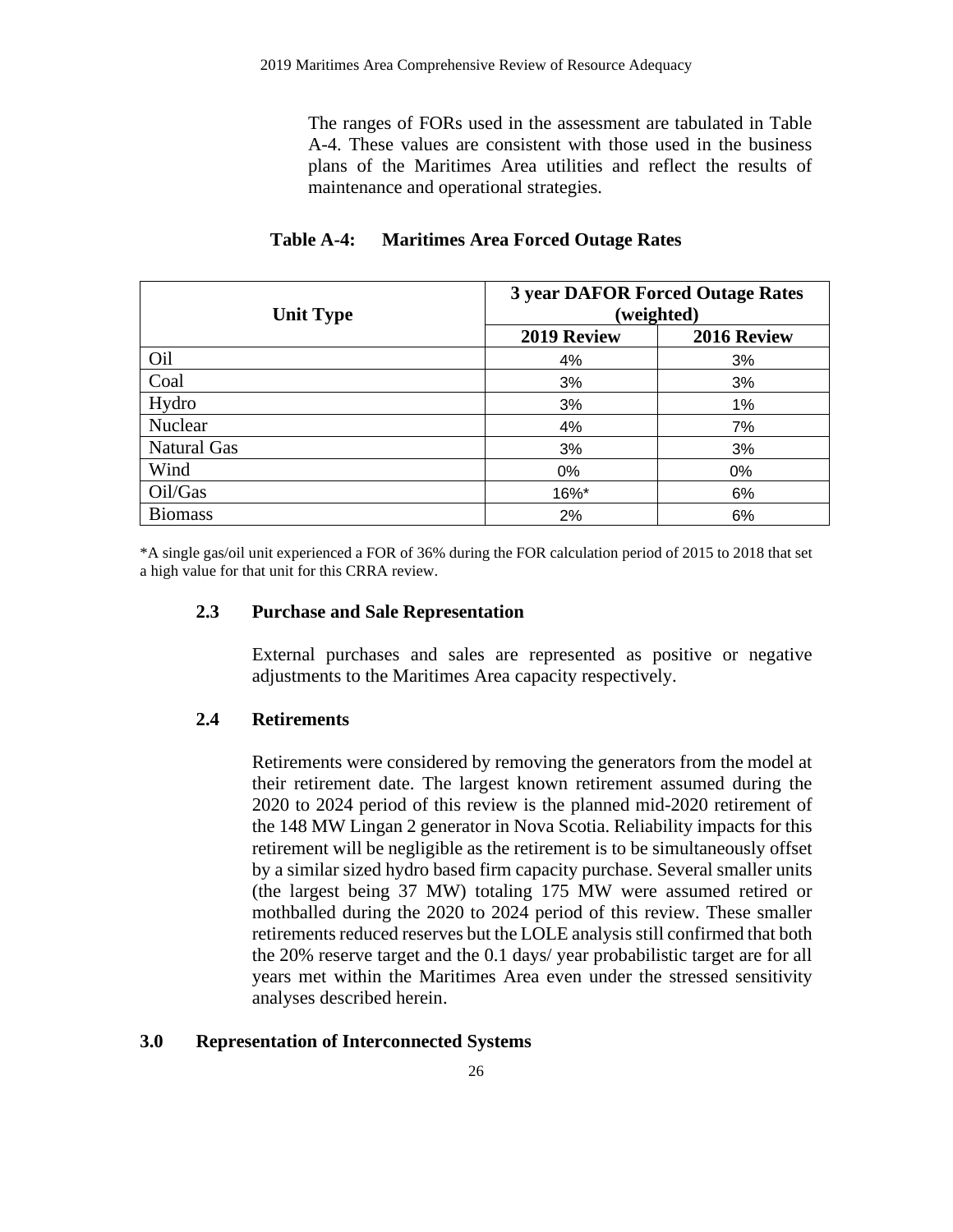Since 2011, NB Power has assumed 300 MW of tie benefits to New Brunswick in its resource adequacy assessments. These tie benefits are based on a 2011 decision by the New Brunswick Market Advisory Committee to recognize the lowest historical Firm Transmission Capacity posted from summer peaking New England to winter peaking New Brunswick since the commissioning of the second 345 kV tie between these systems in December 2007. To the extent that future capacity purchases from New England to New Brunswick occur across this interface, these tie benefits will be reduced accordingly. Tie benefits from other neighbouring jurisdictions that are also winter peaking are not considered.

In the CP-8 report Review of Interconnection Assistance Reliability Benefits (December 31, 2015, Approved by RCC March 2, 2016) the "As Is" estimated tie benefit potential for the Maritimes Area is 702 MW to 1,012 MW for the years 2016 and 2020 with an export of 200 MW modeled in both test years. Based on this study, the 300 MW of tie benefits assumed for this 2019 Comprehensive Review is conservative.

### **4.0 Modeling of Variable and Limited Energy Sources**

Wind resources are modeled as simulated hourly values that are netted out against the hourly loads. The hourly wind shape for any Maritimes Area jurisdiction is based upon each jurisdiction's hourly wind production during the 2017 calendar year expressed as a percentage of the jurisdiction's total installed wind for the hour. Any new wind capacity forecast for a jurisdiction is modeled this same historical hourly wind shape.

Under normal operating conditions, the hydro system is operated considerably below its DMNC rating due to economics. However, if required to maintain customer load, it would be operating at full capacity by utilizing the headponds and other existing storage reservoirs. This is one of the options documented in the Emergency Operating Procedures (Section 2.2 of the main report). Therefore, in the evaluation, hydro generators are considered available for all hours during which the generator is not on forced outage or maintenance. There are no seasonal adjustments to the DMNC ratings of the hydro generators.

### **5.0 Modeling of Demand Side Management**

The expected monthly demand and energy reduction due to Demand Side Management programs for each sub-area is included in their respective forecasts and in the combined Maritimes Area forecast in Table A-1.

### **6.0 Modeling of Non-Utility Generation**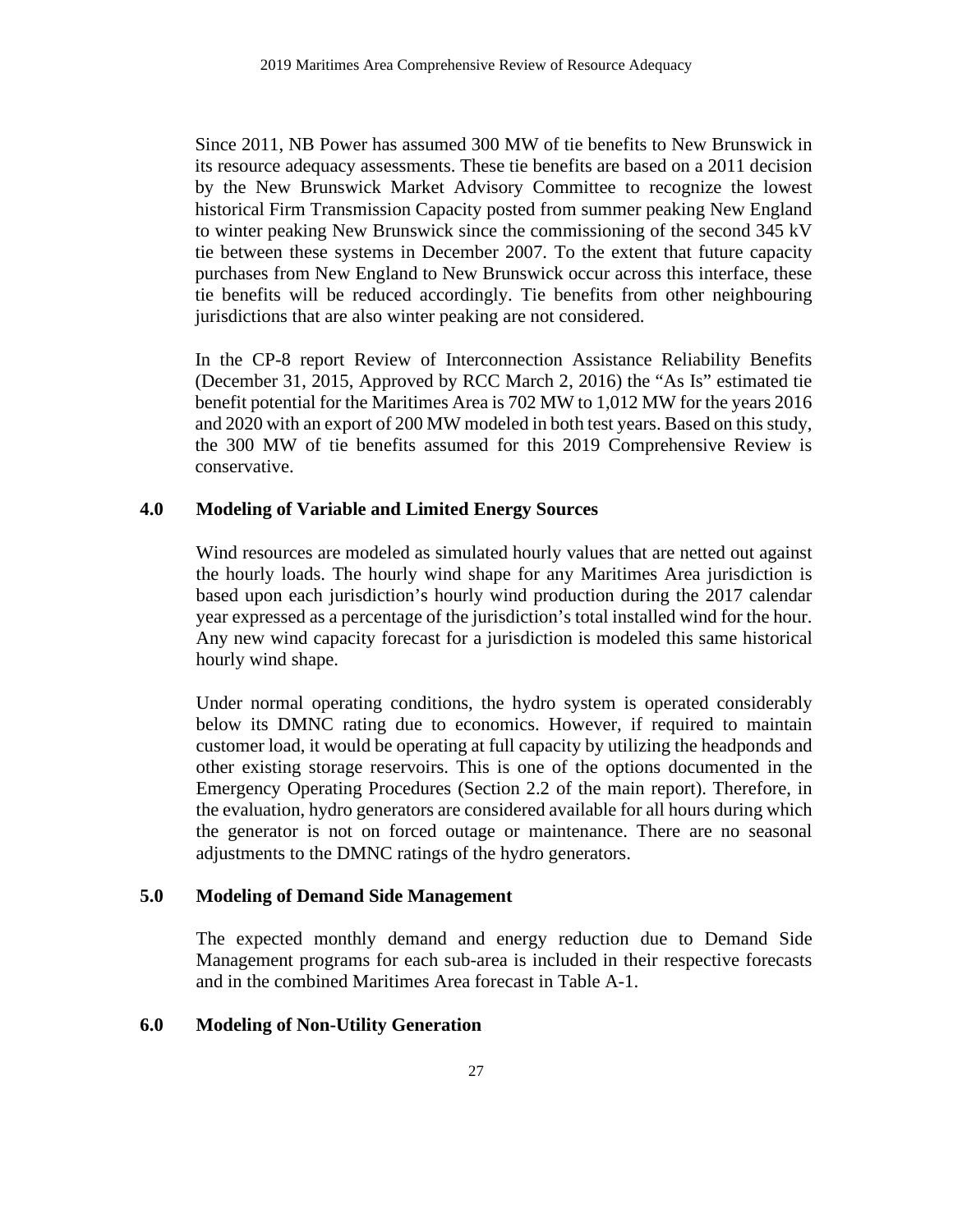Certain small non-utility generators are aggregated into single units with operating characteristics and FORs equivalent to other Maritimes Area generators of similar size. These are tabulated in Table A-2 and are identified by type NUG. In addition to these NUG units, a Nova Scotia's Community Fit (COMFIT) program generators are also non-utility generators.

## **7.0 Other Assumptions**

The study assumed that there would be no generator slippages or deratings due to environmental constraints within the five-year timeframe of this review.

In NB, current emission limits are specified as annual system volumes rather than generator specific volumes, providing flexibility in the operation of the fleet.

Current regulations limiting greenhouse gas emissions and air pollutants are in place for the 2020-2030 timeframe in Nova Scotia specify multi-year hard caps rather than annual limits which provide for some flexibility in the operation of the fleet over the specified compliance periods. System Operators in the Maritimes Area will be tracking such standards as they are implemented and may conduct analyses in the future regarding their impact on resource adequacy.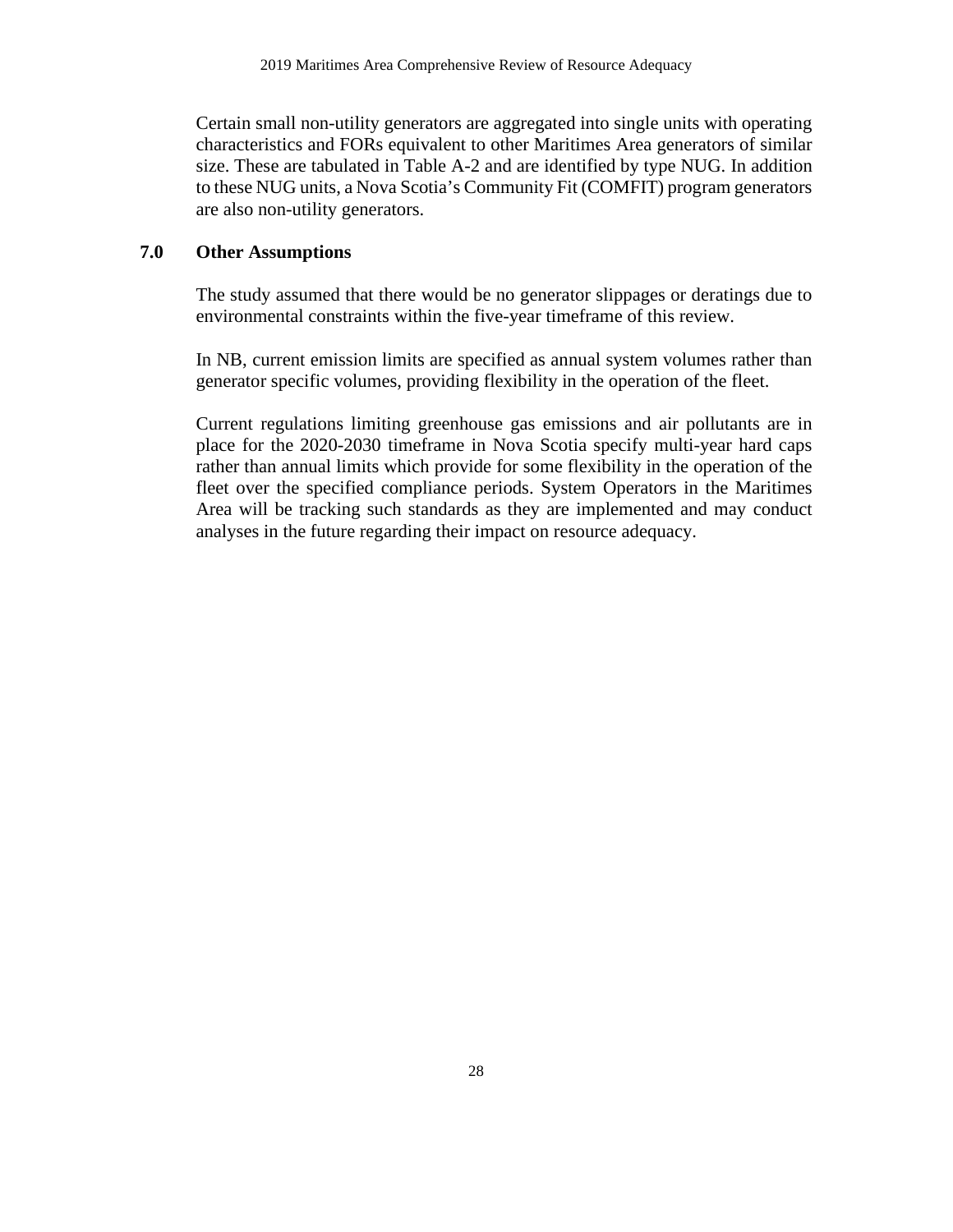## **APPENDIX B - DESCRIPTION OF RELIABILITY PROGRAM**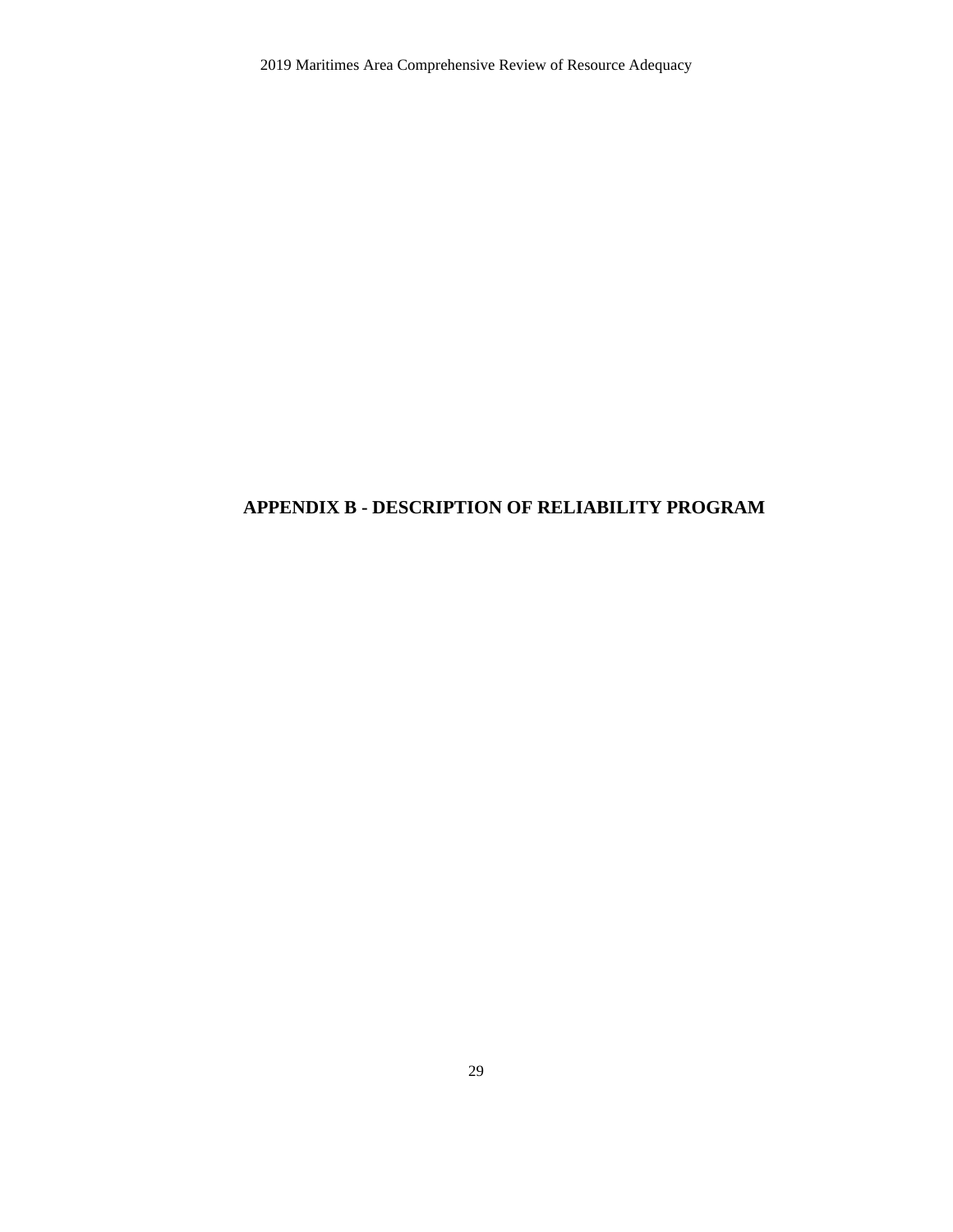## **DESCRIPTION OF RELIABILITY PROGRAM**

The program used for this assessment, LOLP, was originally developed at NB Power in 1984 to complete the Triennial Review of Resource Adequacy. Since that time the program has been improved, and its capabilities expanded, with the most recent modifications being completed during the winter of 2018/19.

The original program was a single area program that performed the classical Loss of Load Probability (LOLP) analysis based upon the weekday peak hour load, as well as an Loss of Load Hours (LOLH) and Expected Energy Not Served (EENS) analysis which is based upon all of the hourly loads. The results of the program were benchmarked against the results of the IEEE reliability test system, as well as against the results of the PICES program used by NSPI for the 1991 Triennial Review. The program was further benchmarked by evaluating its results against those documented in the 1992 CIGRE Task Force 38-03-10 report "Composite Power System Reliability Analysis Application to the New Brunswick Power Corporation System"". In all cases, excellent agreement of results was observed.

In the fall of 2007, modifications to the original program allowed it to perform a Monte Carlo analysis of a multi-area system with intra-area tie limits. This Monte Carlo simulation was written using MATLAB® software for programming and random number generation, and it performs as follows:

- For each daily coincident peak load, generation is simulated in each jurisdiction of the Maritimes. In the case of wind generation, hourly wind generation projections for the time of the Area coincident peak are netted against the loads. This simulation uses random numbers against a generator's Forced Outage Rate to determine the status of each generator. Planned generator maintenance is also enforced.
- Generation surpluses or deficits are determined for each intra-area jurisdiction. Because each jurisdiction other than New Brunswick (NB) is only connected to NB, these surpluses and deficits can be transferred to New Brunswick.
- Surpluses transferred to NB from another intra-area jurisdiction are limited by the export limit of the jurisdiction.
- Deficits in an intra-area jurisdiction other than NB that exceed the import capability from NB results in a loss of load event. Otherwise, the deficit is transferred to NB. If more than one sub-area experiences a loss of load contingency on the same day, it is included as a single loss of load event for the Maritimes area as a whole.
- With all transfer-limited intra-area surpluses and deficits transferred to NB, it is determined whether or not the simulated generation in NB plus transferred surpluses is adequate to supply both the NB load and any transferred deficits. If not, then a loss of load event occurs.
- The Monte Carlo simulation is performed for each daily peak hour of the year, and the yearly simulation is repeated 100,000 times to calculate the average LOLE in days/year.